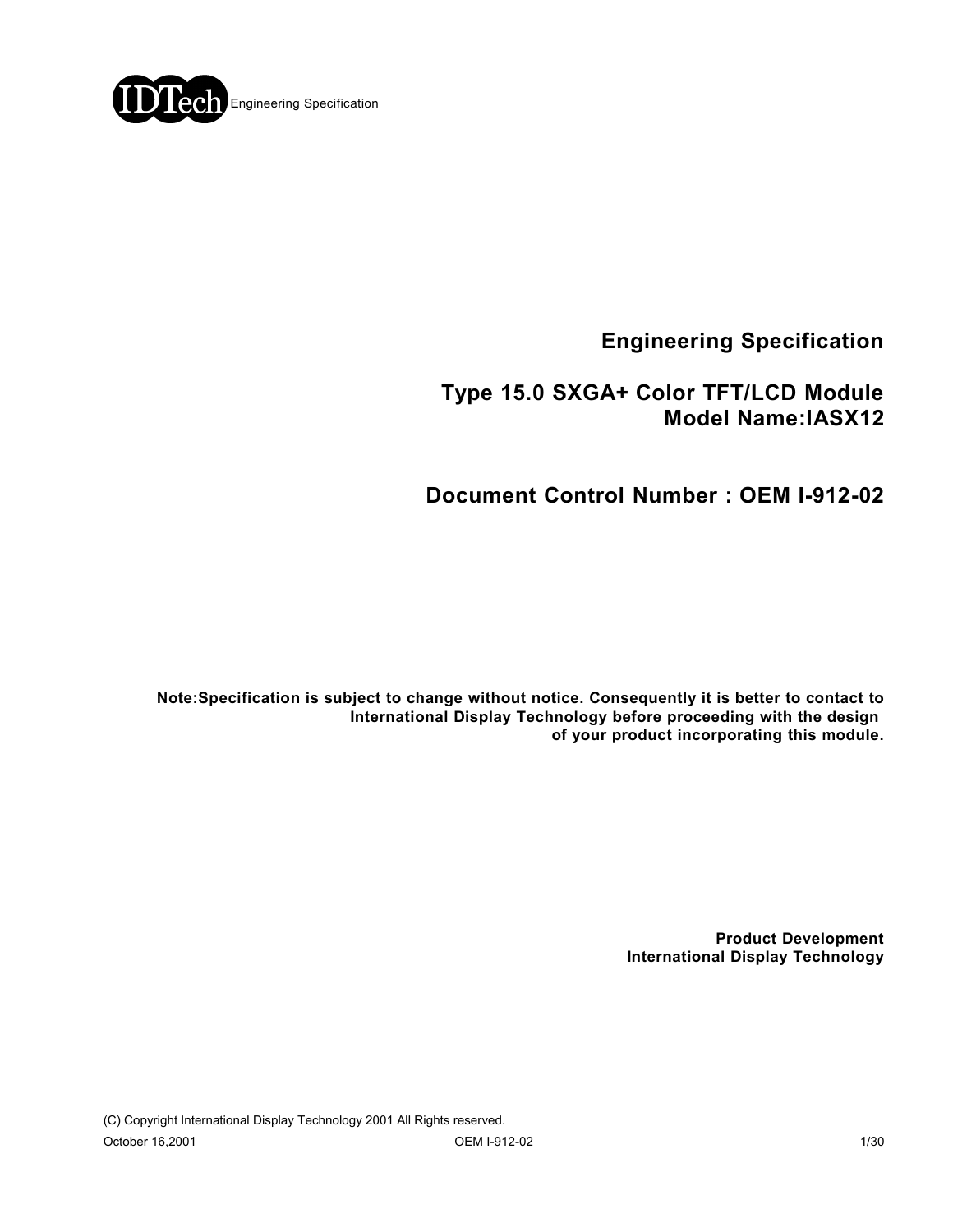

# **i Contents**

- i Contents
- ii Record of Revision
- **1.0 Handling Precautions**
- **2.0 General Description**
- 2.1 Characteristics
- 2.2 Functional Block Diagram
- **3.0 Absolute Maximum Ratings**
- **4.0 Optical Characteristics**
- **5.0 Signal Interface**
- 5.1 Connectors
- 5.2 Interface Signal Connector
- 5.3 Interface Signal Description
- 5.4 Interface Signal Electrical Characteristics
- 5.4.1 Signal Electrical Characteristics for LVDS Receiver
- 5.4.2 LVDS Receiver Internal Circuit
- 5.4.3 Recommended Guidelines for Motherboard PCB Design and Cable Selection
- 5.5 Signal for Lamp connector
- **6.0 Pixel format image**
- **7.0 Parameter guide line for CFL Inverter**
- **8.0 Interface Timings**
- 8.1 Timing Characteristics
- 8.2 Timing Definition
- **9.0 Power Consumption**
- **10.0 Power ON/OFF Sequence**
- **11.0 Mechanical Characteristics**
- **12.0 National Test Lab Requirement**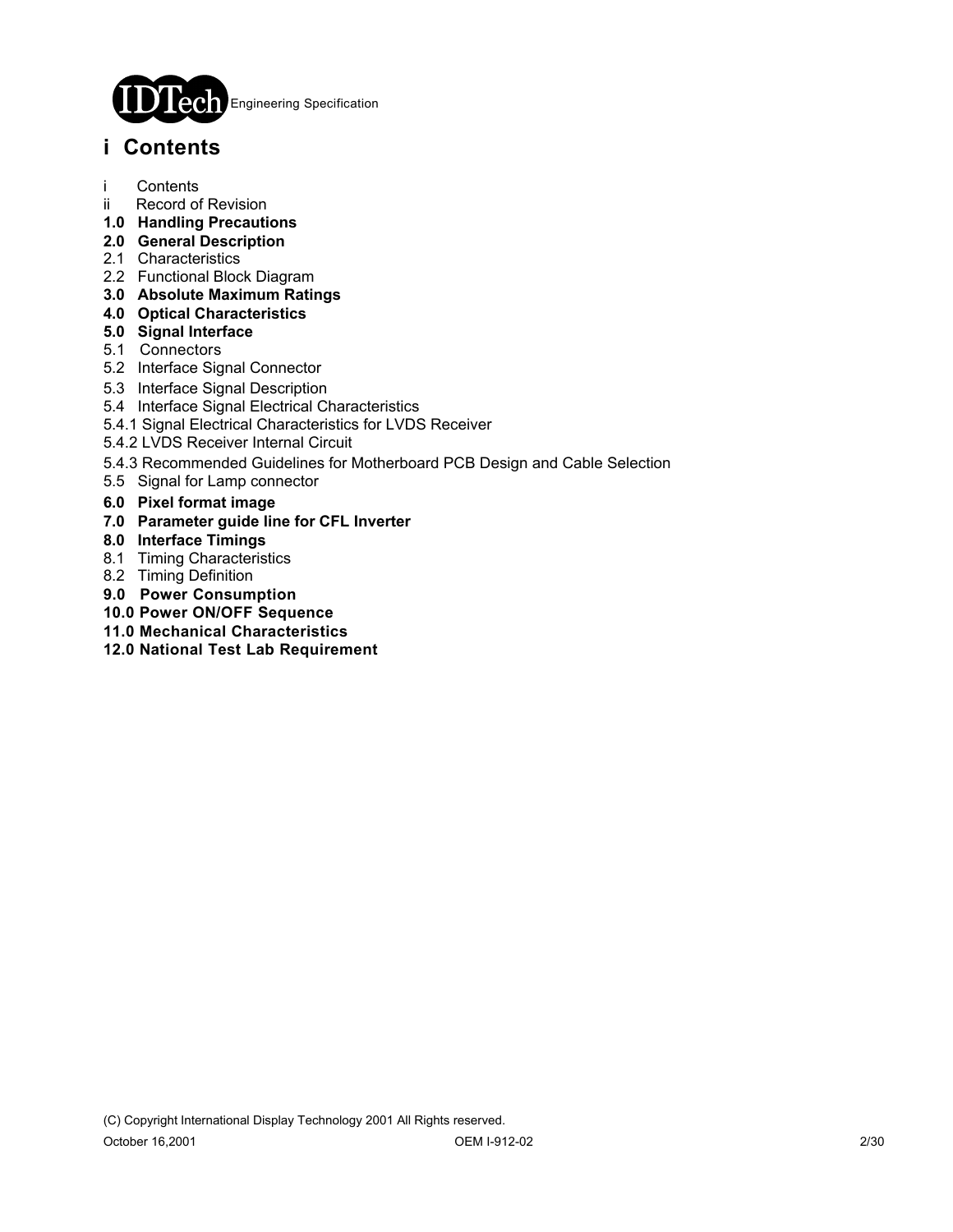

# **ii Record of Revision**

| Date            | Document<br>Revision | Page      | Summary                                                                                                                           |
|-----------------|----------------------|-----------|-----------------------------------------------------------------------------------------------------------------------------------|
| March 26,2001   | OEM912-01            | All       | First Edition for customer.<br>Based on Internal Spec. EC H30769 as of February<br>19,2001 and Internal memo on February 23,2001. |
| July 16,2001    | OEM912-02            |           | Based on Internal Spec. EC H30770 as of June<br>20,2001.                                                                          |
|                 |                      | 6         | To update White Luminance, Contrast Ratio, Power<br>Consumption, Lamp Power Consumption and Typical<br>Power Consumption.         |
|                 |                      | 7         | To update Functional Block Diagram.                                                                                               |
|                 |                      | 9         | To update Contrast Ratio and Response Time.                                                                                       |
|                 |                      | 13        | To update the value of Data Clock.                                                                                                |
|                 |                      | $14 - 18$ | To update Signal Electrical Characteristics for LVDS<br>Receiver.                                                                 |
|                 |                      | 19        | To add Recommended Guidelines for Motherboard<br>PCB Design and Cable Selection.                                                  |
|                 |                      | 22        | To update Parameter guide line for CFL Inverter.                                                                                  |
|                 |                      | 23        | To update Luminance versus Lamp Power.                                                                                            |
|                 |                      | 24        | To update V-Active Level.<br>To update Note.                                                                                      |
|                 |                      | 26        | To update Power Consumption.                                                                                                      |
|                 |                      | 28,29     | To update Reference Drawings.                                                                                                     |
| October 16,2001 | OEM I-912-02         |           | Updated by establishment of the New Company as<br>"International Display Technology".                                             |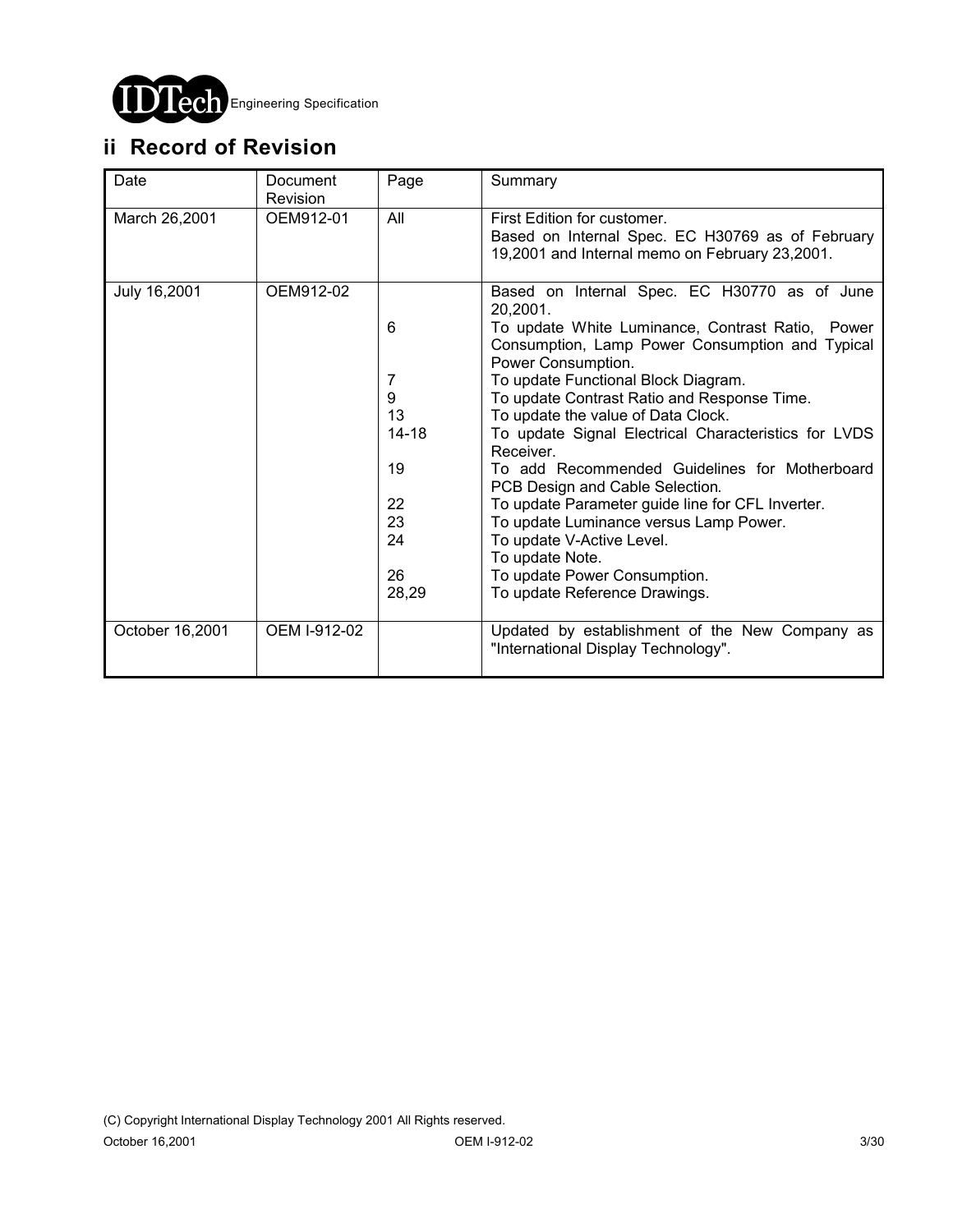

# **1.0 Handling Precautions**

- 1) Since front polarizer is easily damaged, pay attention not to scratch it.
- 2) Be sure to turn off power supply when inserting or disconnecting from input connector.
- 3) Wipe off water drop immediately. Long contact with water may cause discoloration or spots.
- 4) When the panel surface is soiled, wipe it with absorbent cotton or other soft cloth.
- 5) Since the panel is made of glass, it may break or crack if dropped or bumped on hard surface.
- 6) Since CMOS LSI is used in this module, take care of static electricity and insure human earth when handling.
- 7) Do not open nor modify the Module Assembly.
- 8) Do not press the reflector sheet at the back of the module to any directions.
- 9) Do not stick the adhesive tape on the reflector sheet at the back of the LCD module.
- 10) In case if a Module has to be put back into the packing container slot after once it was taken out from the container, do not press the center of the CFL Reflector edge. Instead, press at the far ends of the CFL Reflector edge softly. Otherwise the TFT Module may be damaged.
- 11) At the insertion or removal of the Signal Interface Connector, be sure not to rotate nor tilt the Interface Connector of the TFT Module.
- 12) After installation of the TFT Module into an enclosure ( Notebook PC Bezel, for example), do not twist nor bent the TFT Module even momentary. At designing the enclosure, it should be taken into consideration that no bending/twisting forces are applied to the TFT Module from outside. Otherwise the TFT Module may be damaged.
- 13) The fluorescent lamp in the liquid crystal display (LCD) contains mercury. Do not put it in trash that is disposed of in landfills. Dispose of it as required by local ordinances or regulations.
- 14)Small amount of materials having no flammability grade is used in the LCD module. The LCD module should be supplied by power complied with requirements of Limited Power Source (2.5, IEC60950 3rd. Ed. or UL60950 3rd. Ed.), or be applied exemption conditions of flammability requirements (4.7.3.4, IEC60950 3rd.Ed. or UL60950 3rd.Ed.) in an end product.
- 15)The LCD module is designed so that the CFL in it is supplied by Limited Current Circuit (2.4, IEC60950 3rd.Ed. or UL60950 3rd.Ed.). Do not connect the CFL in Hazardous Voltage Circuit.
	- The information contained herein is presented only as a guide for the applications of our products. No responsibility is assumed by International Display Technology for any infringements of patents or other right of the third partied which may result from its use. No license is granted by implication or otherwise under any patent or patent rights of International Display Technology or others. .
	- The information contained herein may be changed without prior notice. It is therefore advisable to contact International Display Technology before proceeding with the design of equipment incorporationg this product. .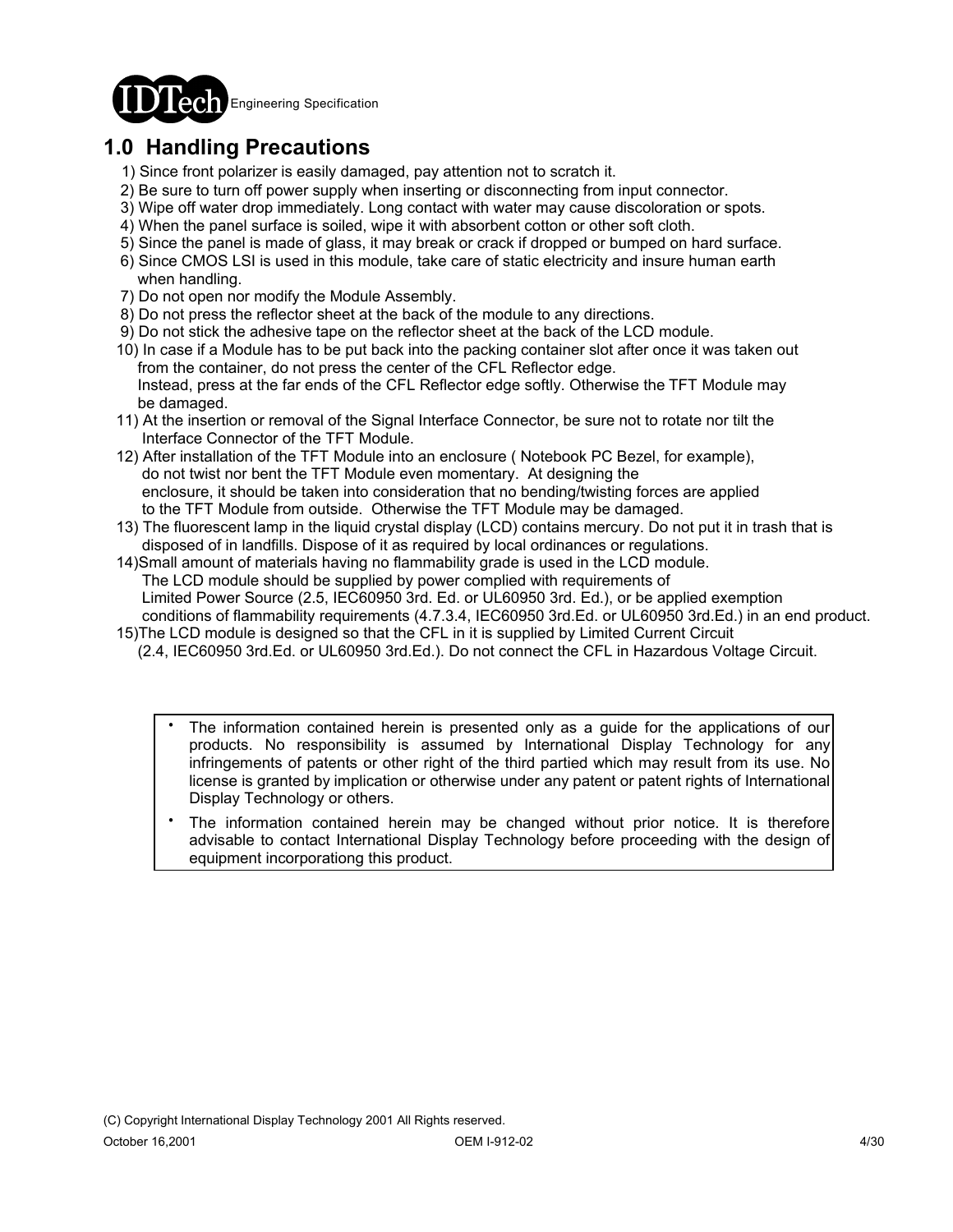

## **2.0 General Description**

This specification applies to the Type 15.0 Color TFT/LCD Module 'IASX12'.

This module is designed for a display unit of notebook style personal computer.

The screen format and electrical interface are intended to support the SXGA+(1400(H) x 1050(V)) screen. Support color is native 262K colors(RGB 6-bit data driver).

All input signals are LVDS(Low Voltage Differential Signaling) interface compatible.

This module does not contain an inverter card for backlight.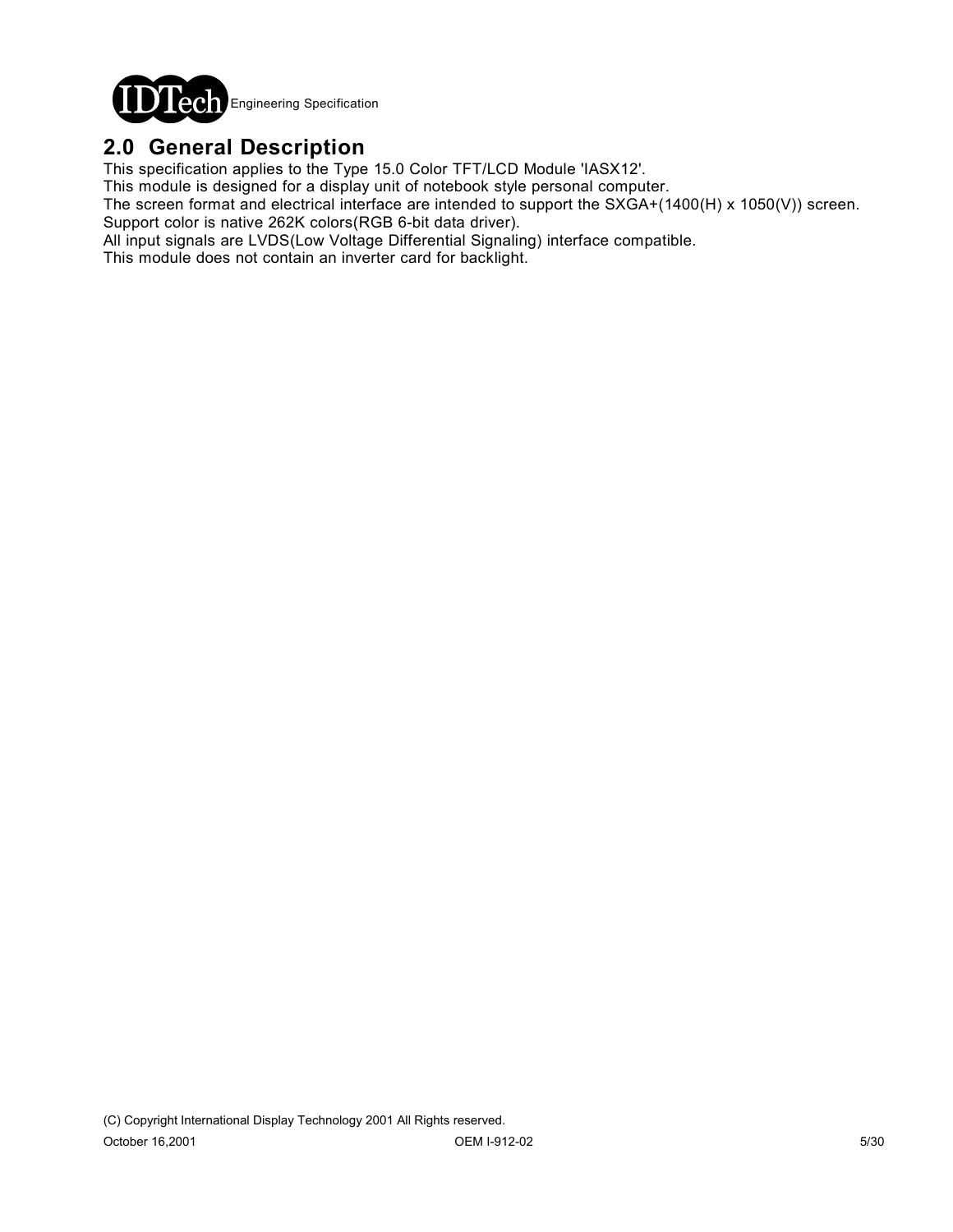

### **2.1 Characteristics**

The following items are characteristics summary on the table under 25 degree C condition:

| <b>CHARACTERISTICS ITEMS</b>                                      | <b>SPECIFICATIONS</b>                                         |
|-------------------------------------------------------------------|---------------------------------------------------------------|
| Screen Diagonal [mm]                                              | 381                                                           |
| Pixels H x V                                                      | 1400(x3) x 1050                                               |
| Active Area [mm]                                                  | 304.5(H) x 228.375(V)                                         |
| Pixel Pitch [mm]                                                  | 0.2175(per one triad) x 0.2175                                |
| <b>Pixel Arrangement</b>                                          | R, G, B Vertical Stripe                                       |
| Weight [grams]                                                    | 690 Typ., 725 Max.                                            |
| Physical Size [mm]                                                | 317.3(W) x 242.0(H) x 7.2(D) Typ./7.5(D) Max.                 |
| Display Mode                                                      | Normally Black                                                |
| <b>Support Color</b>                                              | Native 262K colors (RGB 6-bit data driver)                    |
| White Luminance [cd/m <sup>2</sup> ] (center)                     | 200 Typ.                                                      |
| <b>Contrast Ratio</b>                                             | 400: 1 Typ.                                                   |
| Optical Rise Time + Fall Time [msec]                              | 60 Typ.                                                       |
| Nominal Input Voltage VDD [Volt]                                  | $+3.3$ Typ.                                                   |
| Power Consumption [Watt](VDD)                                     | 1.8 Typ., 3.0 Max.                                            |
| Lamp Power Consumption [Watt]                                     | 4.5 Typ., 5.0 Max. (W/o inverter loss)                        |
| <b>Typical Power Consumption [Watt]</b><br>(VDD Line + VCFL Line) | 6.3 Typ., 8.0 Max. (W/o inverter loss)                        |
| <b>Electrical Interface</b>                                       | 8 pairs LVDS(Even/Odd R/G/B Data(6bit), 3sync signals, Clock) |
| Temperature Range [degree C]<br>Operating<br>Storage (Shipping)   | 0 to $+50$<br>$-20$ to $+60$                                  |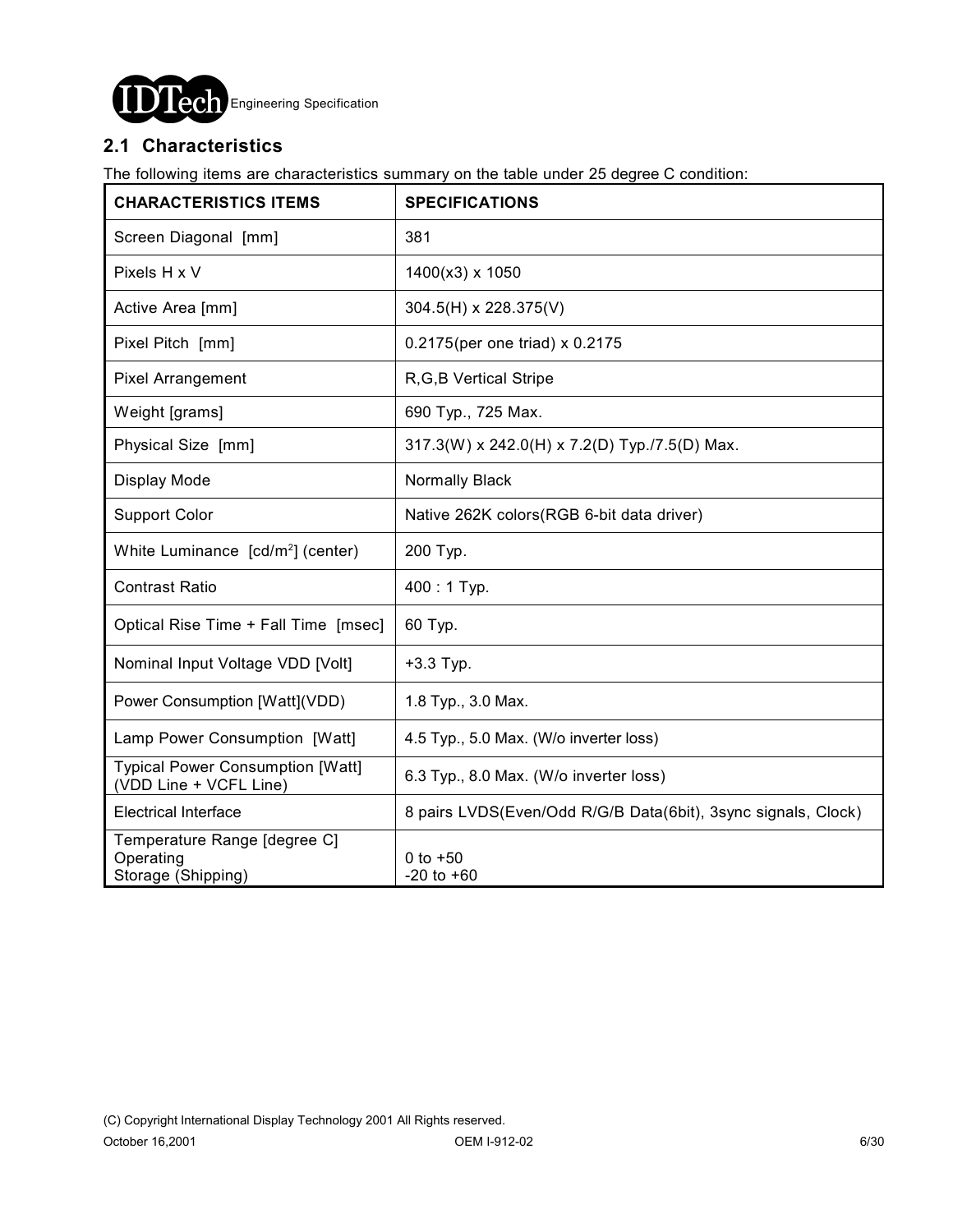

### **2.2 Functional Block Diagram**

The following diagram shows the functional block of this Type 15.0 Color TFT/LCD Module. The first LVDS port transmits even pixels while the second LVDS port transmits odd pixels.

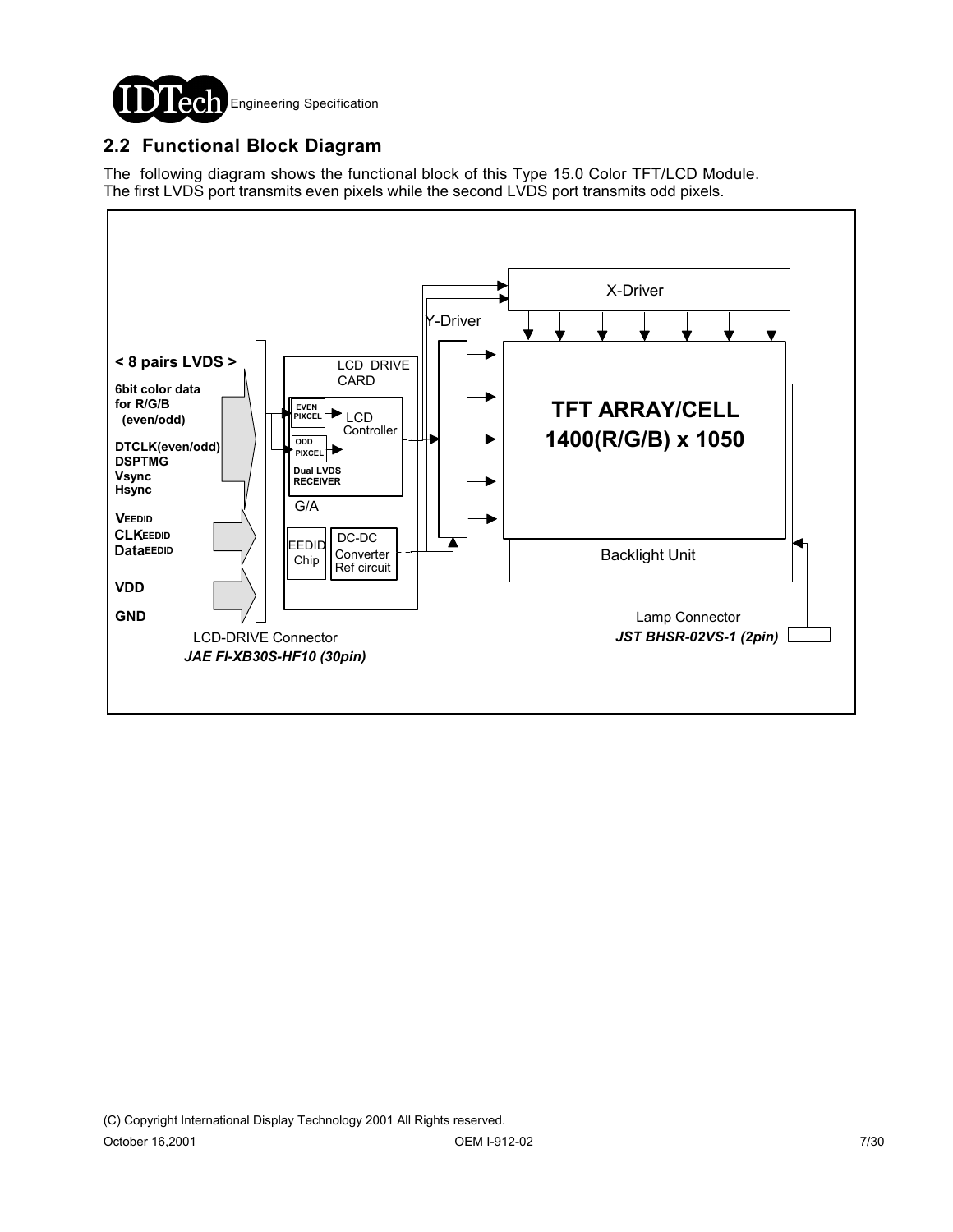

# **3.0 Absolute Maximum Ratings**

Absolute maximum ratings of the module is as follows :

| <b>Item</b>                        | Symbol       | Min                      | Max           | <b>Unit</b> | <b>Conditions</b> |
|------------------------------------|--------------|--------------------------|---------------|-------------|-------------------|
| Logic/LCD Drive Voltage            | <b>VDD</b>   | $-0.3$                   | $+4.0$        | V           |                   |
| Input Signal Voltage               | <b>VIN</b>   | $-0.3$                   | $VDD+0.3$     | $\vee$      |                   |
| <b>CFL Ignition Voltage</b>        | Vs           | $\overline{\phantom{a}}$ | $+1,600$      | Vrms        | Note 2            |
| <b>CFL Current</b>                 | <b>ICFL</b>  | $\overline{\phantom{a}}$ | 8             | mAms        |                   |
| <b>CFL Peak Inrush Current</b>     | <b>ICFLP</b> | $\overline{\phantom{a}}$ | 20            | mA          |                   |
| <b>Operating Temperature</b>       | <b>TOP</b>   | $\mathbf 0$              | $+50$         | deg.C       | Note 1            |
| <b>Operating Relative Humidity</b> | <b>HOP</b>   | 8                        | 95            | %RH         | Note 1            |
| Storage Temperature                | TST          | $-20$                    | +60           | deg.C       | Note 1            |
| <b>Storage Relative Humidity</b>   | <b>HST</b>   | 5                        | 95            | %RH         | Note 1            |
| Vibration                          |              |                          | 1.5<br>10-200 | G<br>Hz     |                   |
| <b>Shock</b>                       |              |                          | 50<br>18      | G<br>ms     | Rectangle wave    |

**Note 1 : Maximum Wet-Bulb should be 39 degree C and No condensation**.

**Note 2 : Duration : 50msec Max. Ta=0 degree C**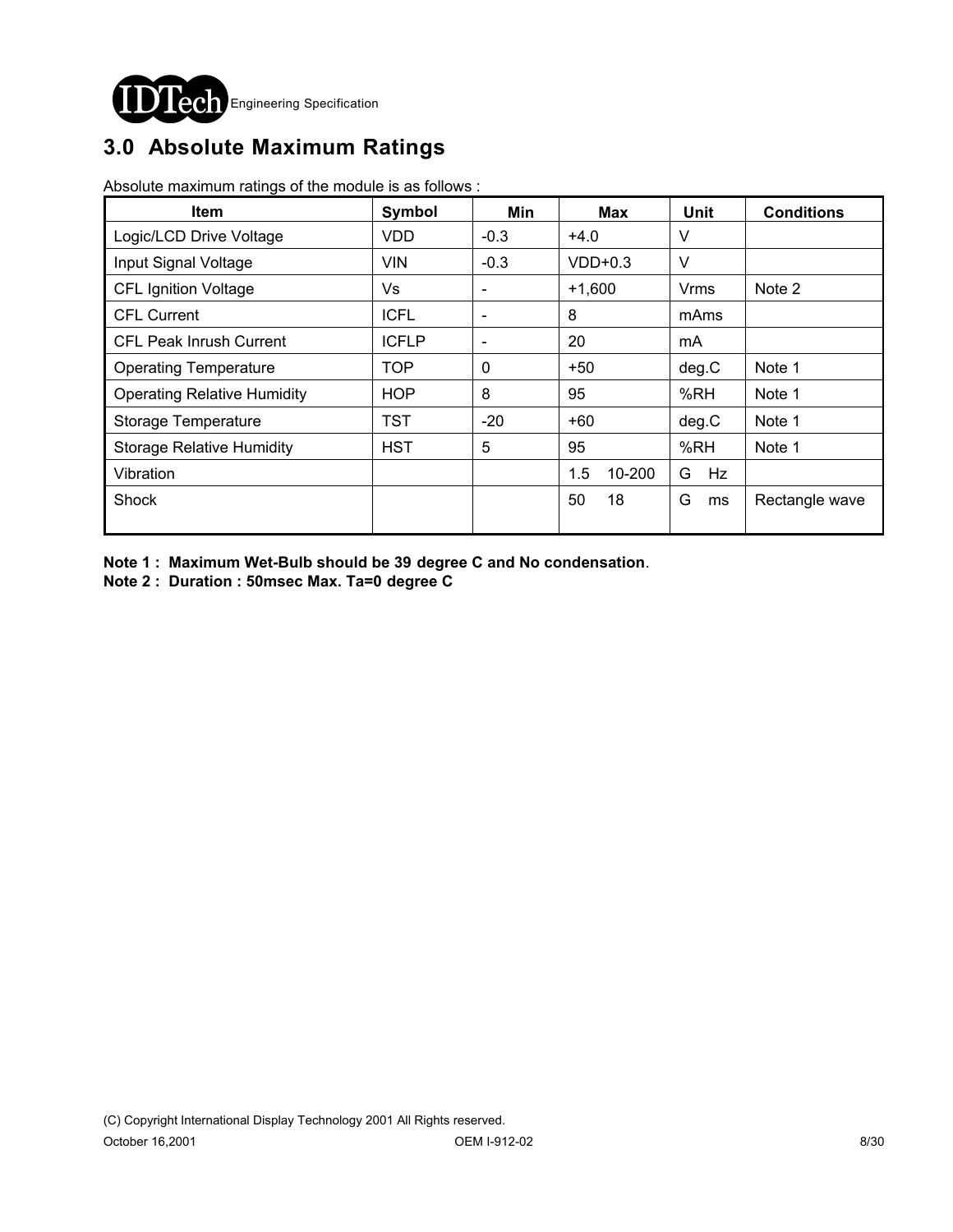

## **4.0 Optical Characteristics**

The optical characteristics are measured under stable conditions as follows under 25 degree C condition:

| Item                                 | Conditions                                     | Specification       |
|--------------------------------------|------------------------------------------------|---------------------|
|                                      |                                                | <b>Note</b><br>Typ. |
| <b>Viewing Angle</b><br>(Degrees)    | Horizontal<br>(Right)<br>$K \geq 10$<br>(Left) | 85<br>85            |
| K:Contrast Ratio                     | Vertical<br>(Upper)<br>$K \geq 10$<br>(Lower)  | 85<br>85            |
| Contrast ratio                       |                                                | 400                 |
| Response Time                        | Rising                                         | 30                  |
| (ms)                                 | Falling                                        | 30                  |
| Color                                | Red<br>X                                       | 0.569               |
| Chromaticity                         | Red<br>у                                       | 0.332               |
| (CIE)                                | Green<br>$\boldsymbol{\mathsf{x}}$             | 0.312               |
|                                      | Green<br>y                                     | 0.544               |
|                                      | <b>Blue</b><br>X                               | 0.149               |
|                                      | Blue<br>у                                      | 0.132               |
|                                      | White<br>X                                     | 0.313               |
|                                      | White<br>у                                     | 0.329               |
| White Luminance (cd/m <sup>2</sup> ) |                                                | 200 Typ.            |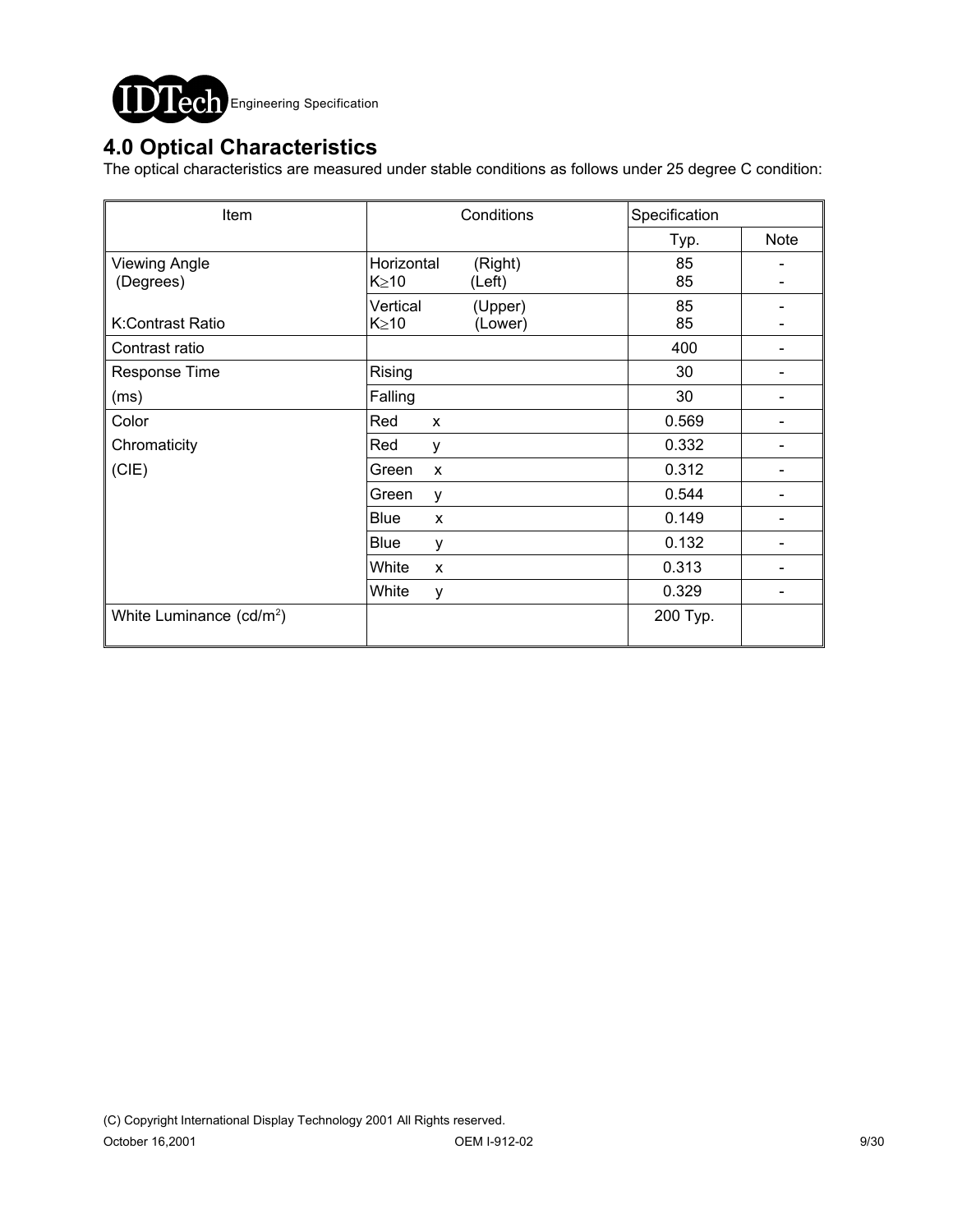

# **5.0 Signal Interface**

### **5.1 Connectors**

Physical interface is described as for the connector on module.

These connectors are capable of accommodating the following signals and will be following components.

| Connector Name / Designation  | For Signal Connector |
|-------------------------------|----------------------|
| Manufacturer                  | JAE.                 |
| Type / Part Number            | FI-XB30S-HF10        |
| Mating Receptacle Manufacture | JAE.                 |
| Mating Receptacle/Part Number | FI-X30M              |

| Connector Name / Designation | For Lamp Connector |
|------------------------------|--------------------|
| Manufacturer                 | JST                |
| Type / Part Number           | <b>BHSR-02VS-1</b> |
| Mating Type / Part Number    | SM02B-BHSS-1       |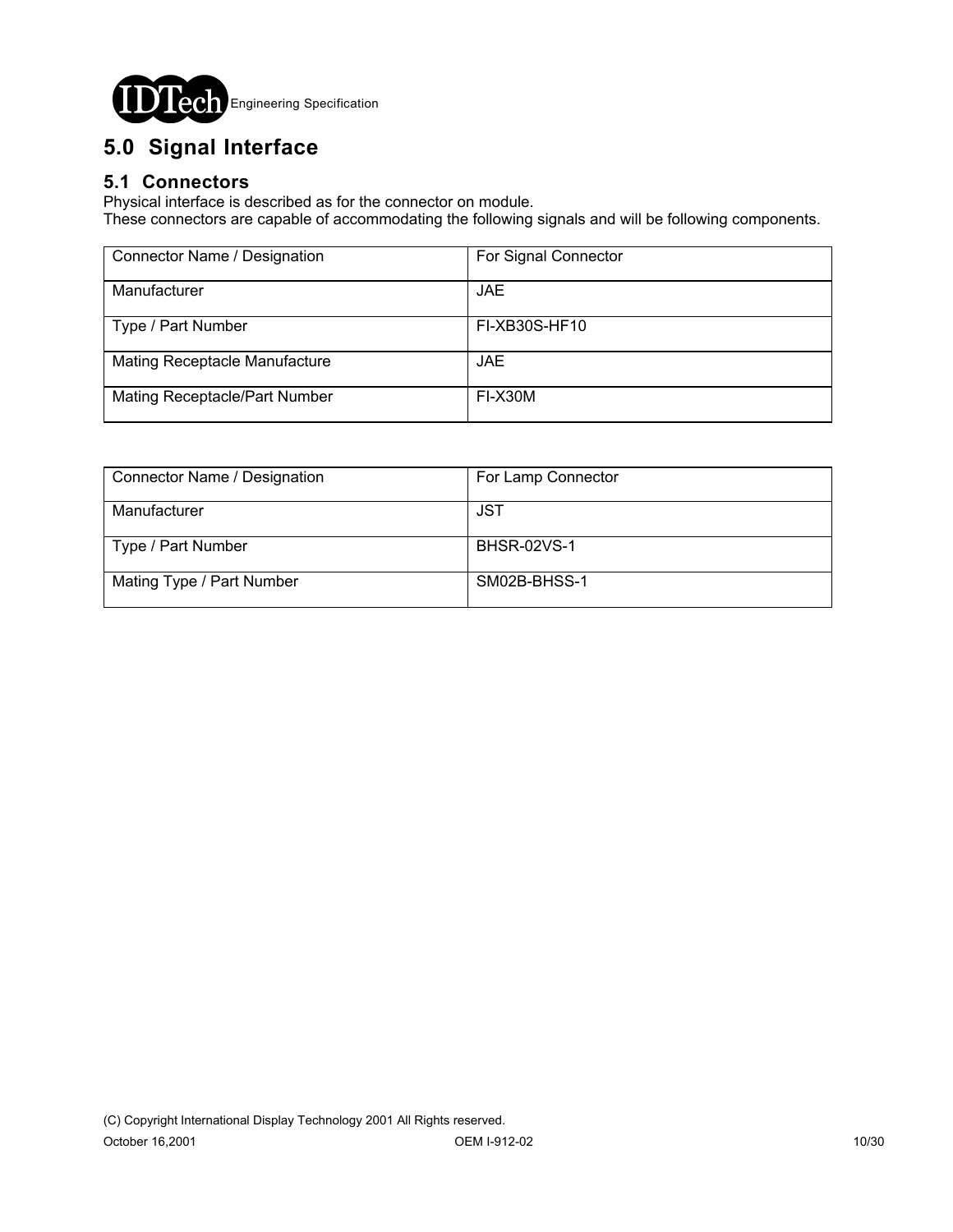

### **5.2 Interface Signal Connector**

| Pin $#$        | Signal Name                       | Pin# | Signal Name |
|----------------|-----------------------------------|------|-------------|
| 1              | FG (GND)                          | 17   | <b>GND</b>  |
| $\overline{2}$ | <b>GND</b>                        | 18   | ReCLKIN-    |
| 3              | <b>VDD</b>                        | 19   | ReCLKIN+    |
| 4              | <b>VDD</b>                        | 20   | <b>GND</b>  |
| 5              | $VEEDID$ (Note 2,3)               | 21   | RoIN0-      |
| 6              | Reserved (Note 1)                 | 22   | RoIN0+      |
| $\overline{7}$ | $CLKEEDID$ (Note 2,4)             | 23   | <b>GND</b>  |
| 8              | Data $_{\text{EEDID}}$ (Note 2,4) | 24   | RoIN1-      |
| 9              | ReIN0-                            | 25   | RoIN1+      |
| 10             | ReIN0+                            | 26   | <b>GND</b>  |
| 11             | <b>GND</b>                        | 27   | RoIN2-      |
| 12             | ReIN1-                            | 28   | RoIN2+      |
| 13             | ReIN1+                            | 29   | <b>GND</b>  |
| 14             | <b>GND</b>                        | 30   | RoCLKIN-    |
| 15             | ReIN2-                            | 31   | RoCLKIN+    |
| 16             | ReIN <sub>2</sub> +               | 32   | FG (GND)    |

Note:

- 1. 'Reserved' pins are not allowed to connect any other line.
- 2. This LCD Module complies with "VESA ENHANCED EXTENDED DISPLAY IDENTIFICATION DATA STANDARD Release A, Revision 1" and supports "EEDID version 1.3".
- This module uses Serial EEPROM BR24C02FV (ROHM) or compatible as a EEDID function. 3. VEEDID power source shall be the current limited circuit which has not exceeding 1A. (Reference Document : "Enhanced Display Data Channel (E-DDCTM) Proposed Standard", VESA)
- 4. Both CLKEEDID line and DataEEDID line are pulled-up with 10K ohm resistor to VEEDID power source line at LCD panel, respectively.

Voltage levels of all input signals are LVDS compatible (except VDD,EEDID). Refer to "Signal Electrical Characteristics for LVDS(\*)", for voltage levels of all input signals.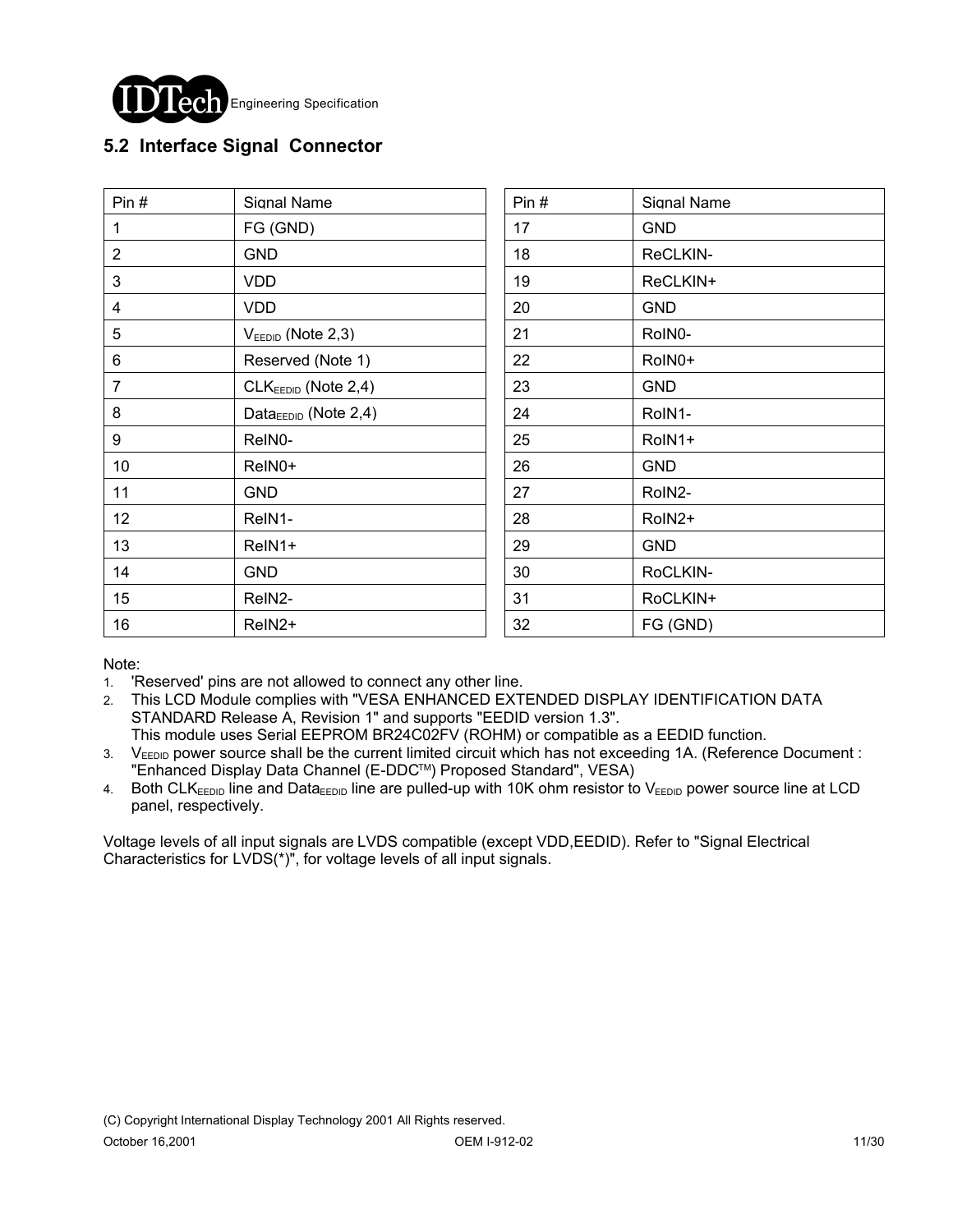

### **5.3 Interface Signal Description**

The LVDS receiver equipped in this LCD module is compatible with ANSI/TIA/TIA-644 standard.

| PIN<br>#                | <b>SIGNAL</b><br><b>NAME</b> | Description                                                              |
|-------------------------|------------------------------|--------------------------------------------------------------------------|
|                         |                              |                                                                          |
| $\mathbf{1}$            | FG                           | Frame Ground                                                             |
| $\overline{2}$          | <b>GND</b>                   | Ground                                                                   |
| $\mathbf{3}$            | <b>VDD</b>                   | +3.3V Power Supply                                                       |
| $\overline{\mathbf{4}}$ | <b>VDD</b>                   | +3.3V Power Supply                                                       |
| $\overline{5}$          | $V_{\text{EEDID}}$           | EEDID 3.3V Power Supply                                                  |
| $\overline{6}$          | Reserved                     | Reserved                                                                 |
| $\overline{7}$          | CLK <sub>EEDID</sub>         | <b>EEDID Clock</b>                                                       |
| $\bf 8$                 | <b>Data</b> <sub>EEDID</sub> | <b>EEDID Data</b>                                                        |
| $\overline{9}$          | ReIN0-                       | Negative LVDS differential data input (Even R0-R5, G0)                   |
| 10                      | ReIN0+                       | Positive LVDS differential data input (Even R0-R5, G0)                   |
| 11                      | <b>GND</b>                   | Ground                                                                   |
| 12                      | ReIN1-                       | Negative LVDS differential data input (Even G1-G5, B0-B1)                |
| $\overline{13}$         | ReIN1+                       | Positive LVDS differential data input (Even G1-G5, B0-B1)                |
| 14                      | <b>GND</b>                   | Ground                                                                   |
| 15                      | ReIN2-                       | Negative LVDS differential data input (Even B2-B5, HSYNC, VSYNC, DSPTMG) |
| $\overline{16}$         | ReIN <sub>2+</sub>           | Positive LVDS differential data input (Even B2-B5, HSYNC, VSYNC, DSPTMG) |
| $\overline{17}$         | <b>GND</b>                   | Ground                                                                   |
| $\overline{18}$         | ReCLKIN-                     | Negative LVDS differential clock input (Even)                            |
| $\overline{19}$         | ReCLKIN+                     | Positive LVDS differential clock input (Even)                            |
| $\overline{20}$         | <b>GND</b>                   | Ground                                                                   |
| $\overline{21}$         | RoIN0-                       | Negative LVDS differential data input (Odd R0-R5, G0)                    |
| $\overline{22}$         | RoIN0+                       | Positive LVDS differential data input (Odd R0-R5, G0)                    |
| 23                      | <b>GND</b>                   | Ground                                                                   |
| 24                      | RoIN1-                       | Negative LVDS differential data input (Odd G1-G5, B0-B1)                 |
| 25                      | RoIN1+                       | Positive LVDS differential data input (Odd G1-G5, B0-B1)                 |
| 26                      | <b>GND</b>                   | Ground                                                                   |
| 27                      | RoIN2-                       | Negative LVDS differential data input (Odd B2-B5)                        |
| 28                      | RoIN2+                       | Positive LVDS differential data input (Odd B2-B5)                        |
| 29                      | <b>GND</b>                   | Ground                                                                   |
| 30                      | RoCLKIN-                     | Negative LVDS differential clock input (Odd)                             |
| 31                      | RoCLKIN+                     | Positive LVDS differential clock input (Odd)                             |
| 32                      | FG                           | <b>Frame Ground</b>                                                      |

#### Note:

Input signals of odd and even clock shall be the same timing.

The module uses a 100ohm resistor between positive and negative data lines of each receiver input.

Even : First Pixel data

Odd : Second Pixel Data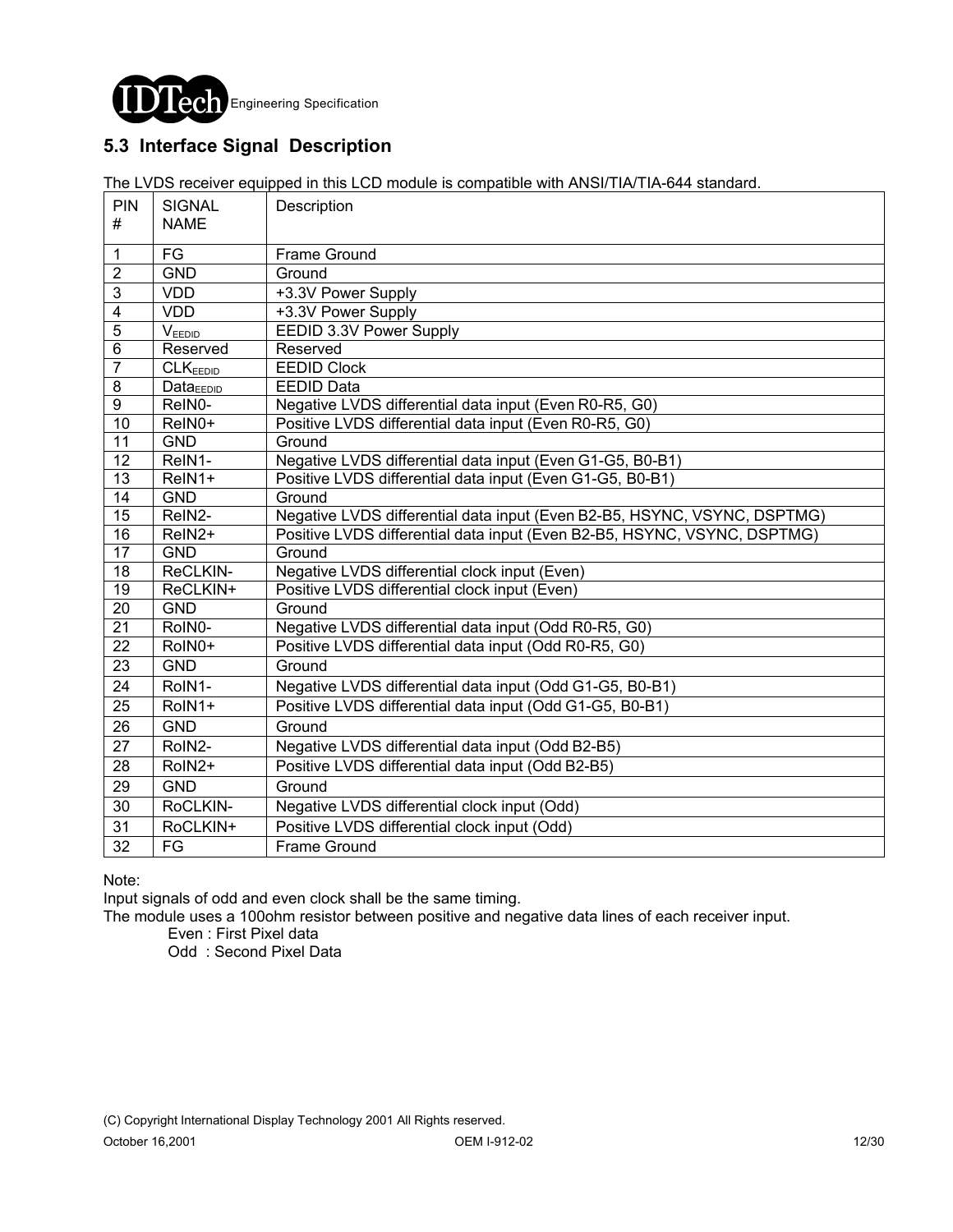

| <b>SIGNAL NAME</b>   | Description                                                                                |
|----------------------|--------------------------------------------------------------------------------------------|
| $+$ RED 5            | RED Data 5 (MSB)                                                                           |
| +RED 4               | RED Data 4                                                                                 |
| +RED 3               | RED Data 3                                                                                 |
| +RED 2               | RED Data 2                                                                                 |
| $+$ RED 1            | RED Data 1                                                                                 |
| +RED 0               | RED Data 0 (LSB)                                                                           |
| (EVEN/ODD)           |                                                                                            |
|                      | Red-pixel Data: Each red pixel's brightness data consists of these 6 bits pixel data.      |
| +GREEN 5             | <b>GREEN Data 5 (MSB)</b>                                                                  |
| +GREEN 4             | <b>GREEN Data 4</b>                                                                        |
| +GREEN 3             | <b>GREEN Data 3</b>                                                                        |
| +GREEN 2             | <b>GREEN Data 2</b>                                                                        |
| +GREEN 1             | <b>GREEN Data 1</b>                                                                        |
| +GREEN 0             | GREEN Data 0 (LSB)                                                                         |
| (EVEN/ODD)           |                                                                                            |
|                      | Green-pixel Data: Each green pixel's brightness data consists of these 6 bits pixel data.  |
| +BLUE 5              | BLUE Data 5 (MSB)                                                                          |
| +BLUE 4              | <b>BLUE Data 4</b>                                                                         |
| +BLUE 3              | <b>BLUE Data 3</b>                                                                         |
| +BLUE 2              | <b>BLUE Data 2</b>                                                                         |
| +BLUE 1              | <b>BLUE Data 1</b>                                                                         |
| +BLUE 0              | BLUE Data 0 (LSB)                                                                          |
| (EVEN/ODD)           |                                                                                            |
|                      | Blue-pixel Data: Each blue pixel's brightness data consists of these 6 bits pixel data.    |
| -DTCLK               | Data Clock: The typical frequency is 54MHz.                                                |
| (EVEN/ODD)           | The signal is used to strobe the pixel +data and the +DSPTMG                               |
| +DSPTMG              | Display Timing:                                                                            |
|                      | When the signal is high, the pixel data shall be valid to be displayed.                    |
| <b>VSYNC</b>         | Vertical Sync: This signal is synchronized with -DTCLK. Both active high/low signals are   |
|                      | acceptable.                                                                                |
| <b>HSYNC</b>         | Horizontal Sync: This signal is synchronized with -DTCLK. Both active high/low signals are |
|                      | acceptable.                                                                                |
| <b>VDD</b>           | Power Supply                                                                               |
| <b>GND</b>           | Ground                                                                                     |
| VEEDID               | <b>EEDID Power Supply</b>                                                                  |
| <b>CLKEEDID</b>      | <b>EEDID Clock</b>                                                                         |
| Data <sub>EDID</sub> | <b>EEDID Data</b>                                                                          |

Note: Output signals except  $V_{EEDID}$ , CLK<sub>EEDID</sub> and Data<sub>EEDID</sub> from any system shall be Hi-Z state when VDD is off.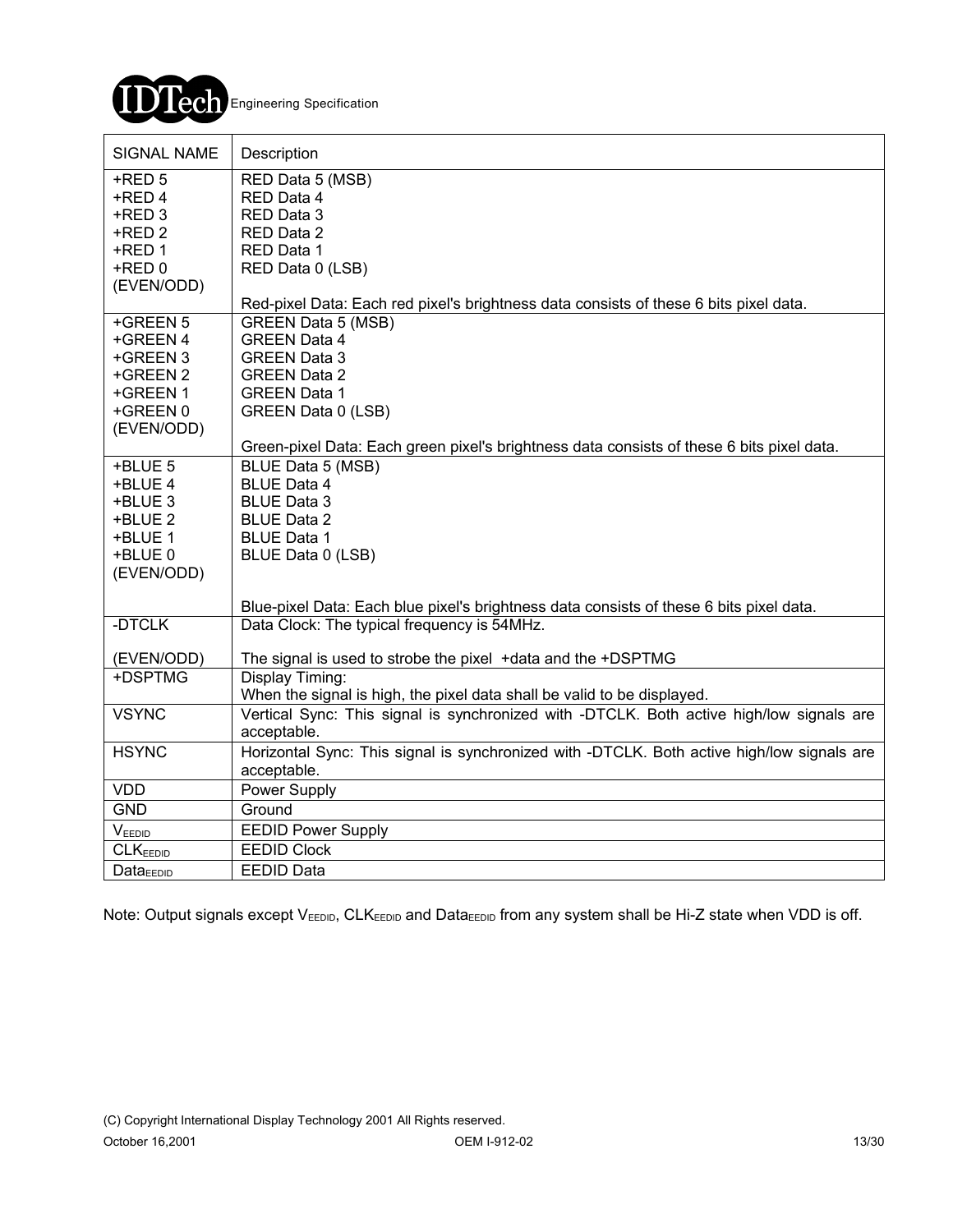

### **5.4 Interface Signal Electrical Characteristics**

#### **5.4.1 Signal Electrical Characteristics for LVDS Receiver**

Table . Electrical Characteristics

| <b>Parameter</b>                     | <b>Symbol</b> | Min    | Typ | Max    | Unit | <b>Conditions</b>           |
|--------------------------------------|---------------|--------|-----|--------|------|-----------------------------|
| Differential Input High Threshold    | Vth.          |        |     | $+100$ | mV   | $Vcm=+1.2V$                 |
| Differential Input Low Threshold     | Vtl           | $-100$ |     |        | mV   | $Vcm=+1.2V$                 |
| Magnitude Differential Input Voltage | Vid           | 100    |     | 600    | mV   |                             |
| Common Mode Voltage                  | Vcm           | 1.0    | 1.2 | 1.4    |      | Vth - Vtl = $200 \text{mV}$ |
| Common Mode Voltage Offset           | $\Delta$ Vcm  | $-50$  |     | +50    | mV   | Vth - Vtl = $200 \text{mV}$ |

**Note:** 

- ! Input signals shall be low or Hi-Z state when VDD is off.
- ! All electrical characteristics for LVDS signal are defined and shall be measured at the interface connector of LCD (see Figure **Measurement system**).

Figure . Voltage Definitions

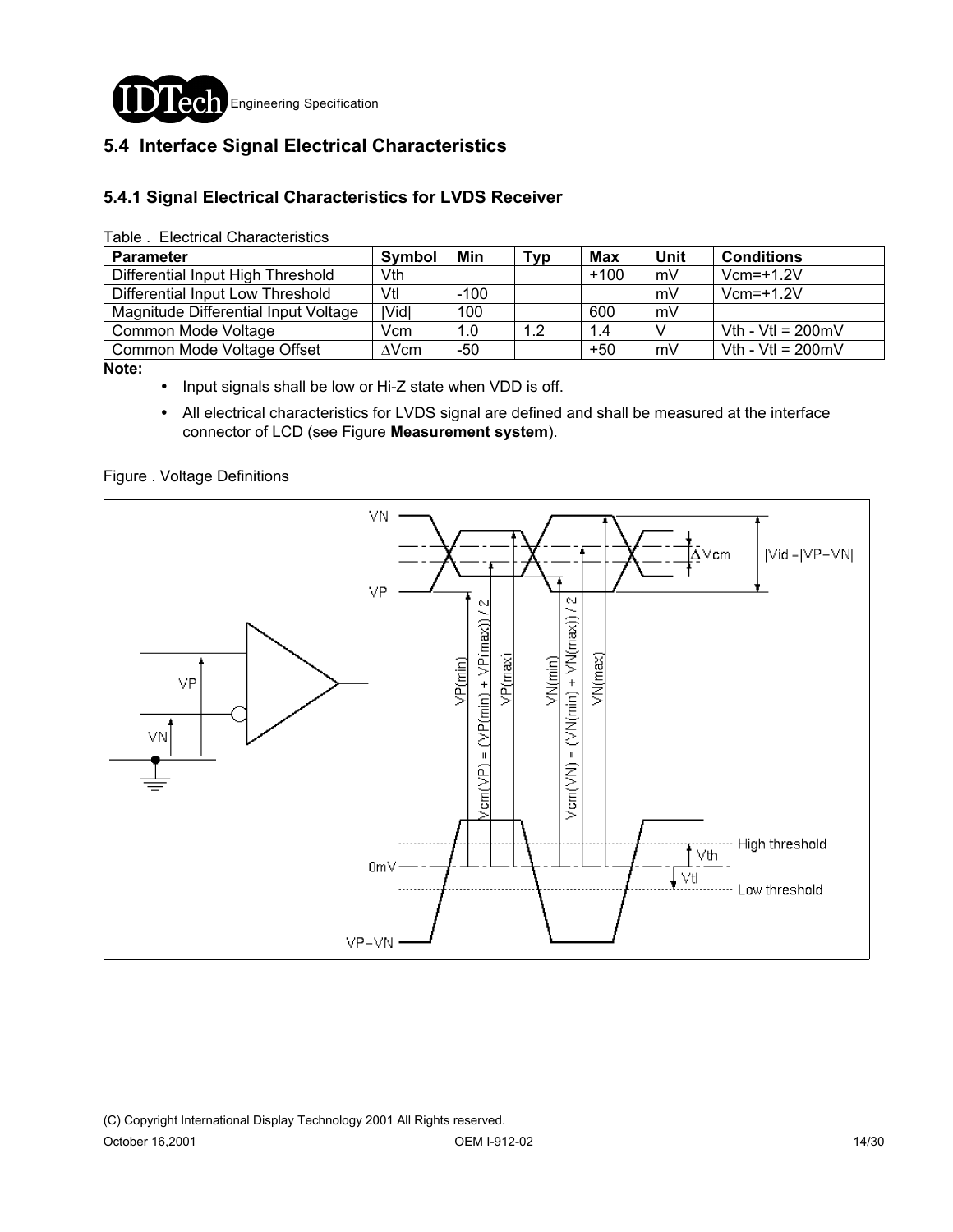

Figure. Measurement system

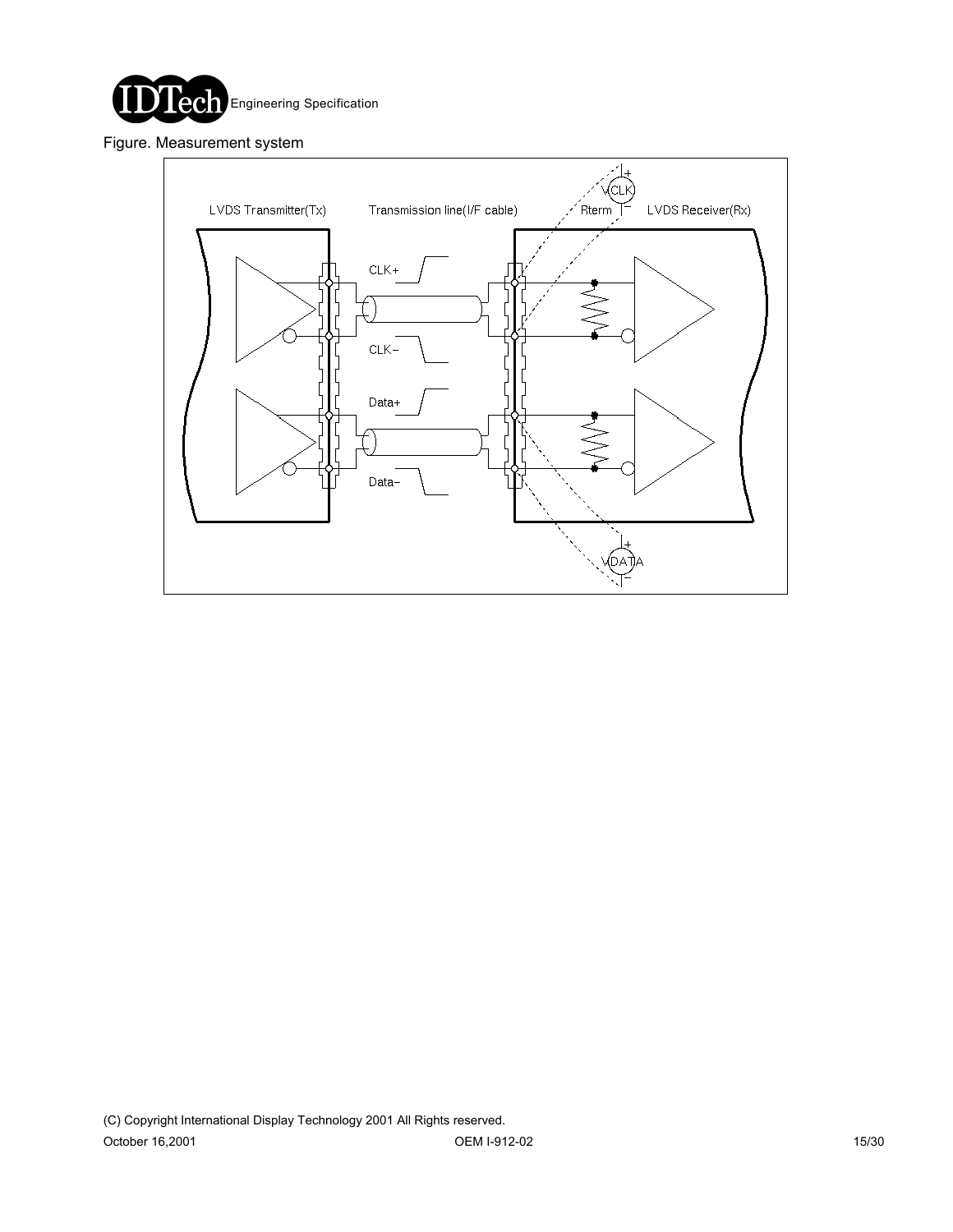

#### Table Switching Characteristics (60Hz)

| <b>Parameter</b>                     | Symbol | Min  | <b>Typ</b> | <b>Max</b> | Unit       | <b>Conditions</b>                   |
|--------------------------------------|--------|------|------------|------------|------------|-------------------------------------|
| <b>Clock Frequency</b>               | fc     | 51   | 54         | 57         | <b>MHz</b> |                                     |
| Cycle Time                           | tc     | 17.5 | 18.5       | 19.6       | ns         |                                     |
| Data Setup Time(Note 2)              | Tsu    | 700  |            |            | ps         | $fc = 54$ MHz, $tCCJ < 50$ ps,      |
| Data Hold Time(Note 2)               | Thd    | 700  |            |            | ps         | Vth-Vtl = $200mV$ ,                 |
|                                      |        |      |            |            |            | Vcm = $1.2V$ , $\triangle V$ cm = 0 |
| Cycle-to-cycle jitter(Note 3)        | tCCJ   | -150 |            | $+150$     | <b>DS</b>  |                                     |
| <b>Cycle Modulation Rate(Note 4)</b> | tCJavg |      |            | 20         | ps/clk     |                                     |

**Note 1:** All values are at VDD=3.3V, Ta=25 degree C.

**Note 2:** See figure **"Timing Definition**" and **"Timing Definition(detail A)**" for definition.

- **Note 3:** Jitter is the magnitude of the change in input clock period.
- **Note 4:** This specification defines maximum average cycle modulation rate in peak-to-peak transition within any 100 clock cycles.

 This specification is applied only if input clock peak jitter within any 100 clock cycles is greater than 300ps.

#### Figure . Timing Definition (Even)

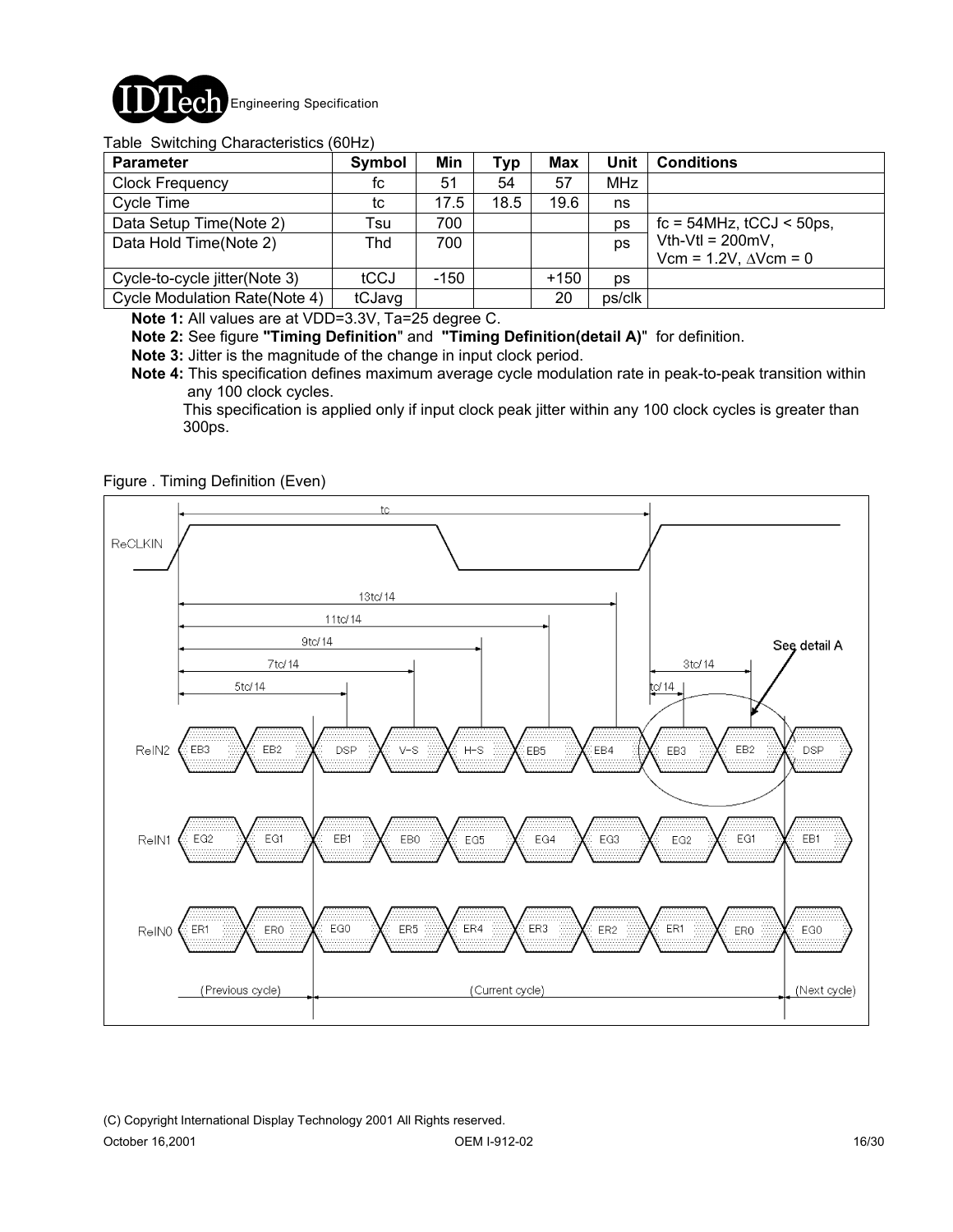

#### Figure . Timing Definition (Odd)

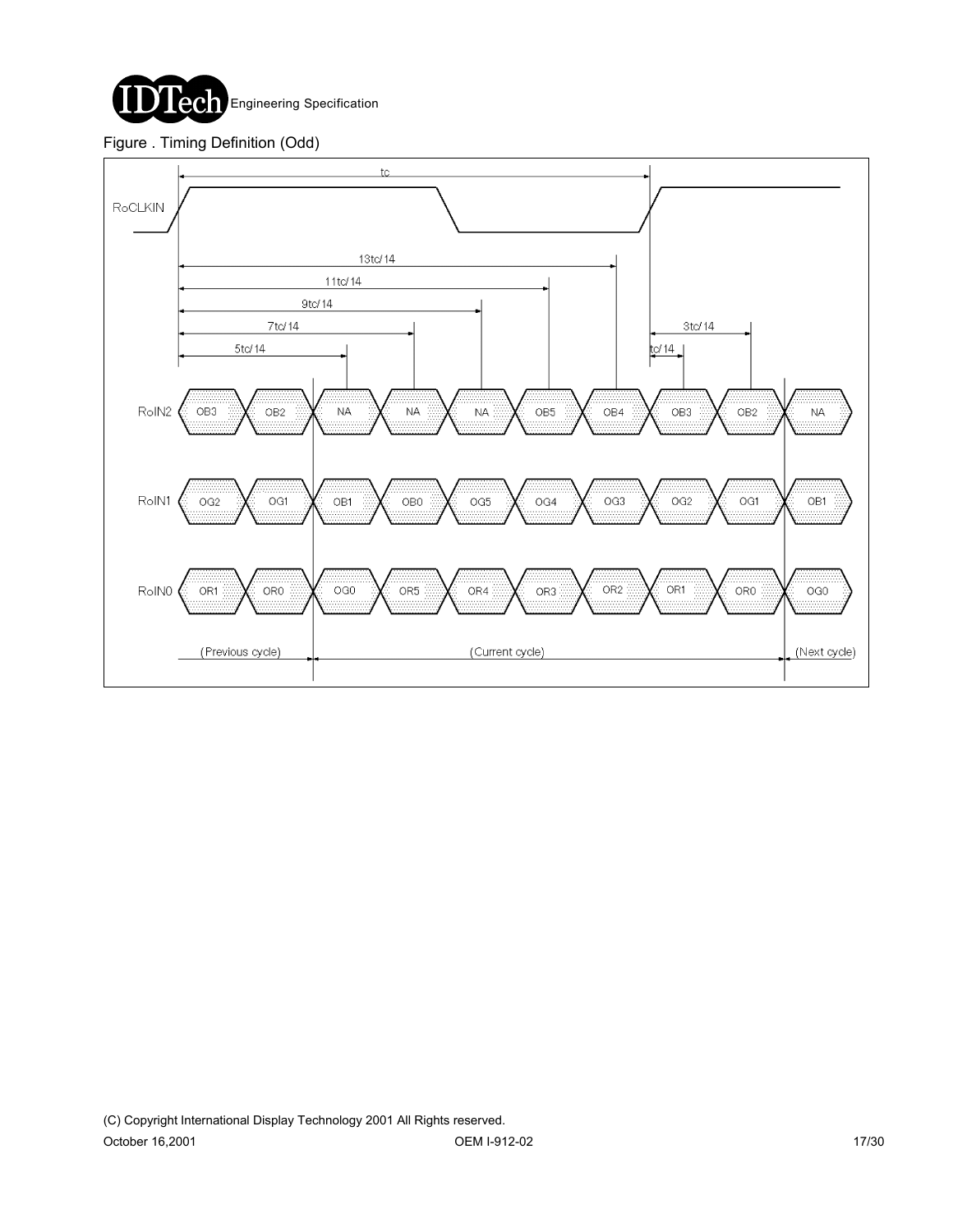

#### Figure . Timing Definition(detail A)



**Note:** Tsu and Thd are internal data sampling window of receiver. Trskm is the system skew margin; i.e., the sum of cable skew, source clock jitter, and other inter-symbol interference, shall be less than Trskm.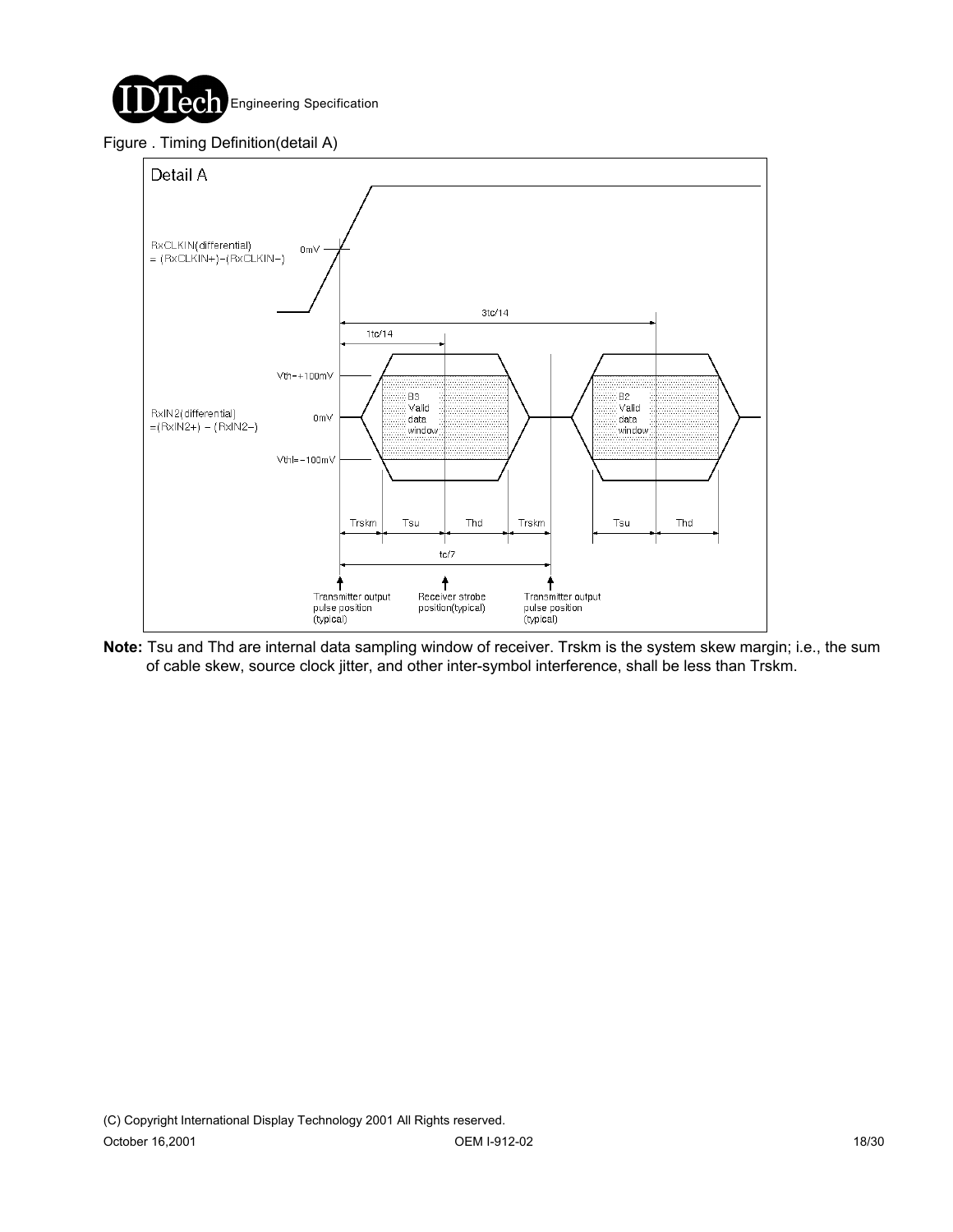

### **5.4.2 LVDS Receiver Internal Circuit**



Below figure shows the internal block diagram of the LVDS receiver.

#### **5.4.3 Recommended Guidelines for Motherboard PCB Design and Cable Selection**

Following the suggestions below will help to achieve optimal results.

- ! Use controlled impedance media for LVDS signals. They should have a matched differential impedance of 100ohm.
- ! Match electrical lengths between traces to minimize signal skew.
- Isolate TTL signals from LVDS signals.
- ! For cables, twisted pair, twinax, or flex circuit with close coupled differential traces are recommended.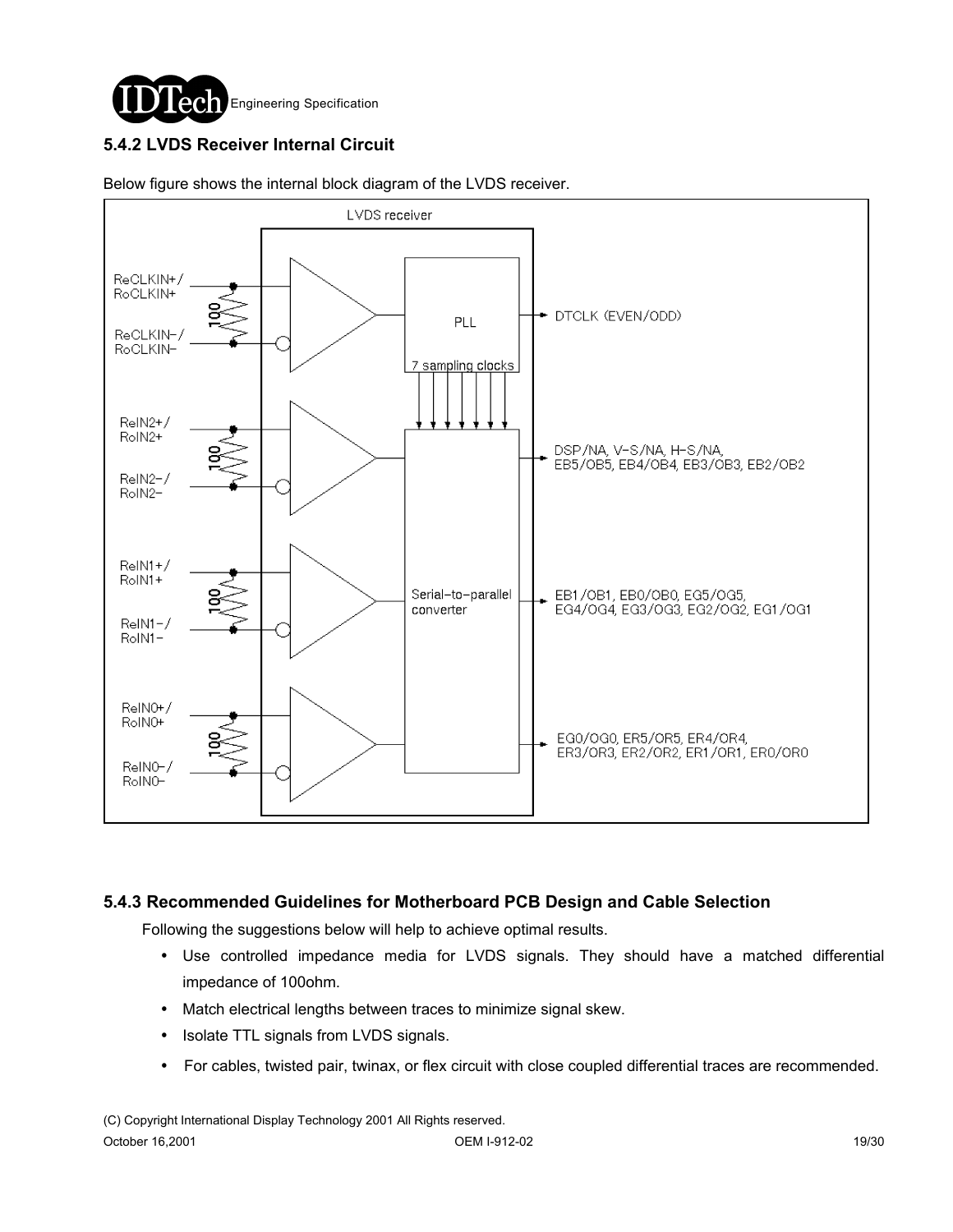

## **5.5 Signal for Lamp Connector**

| Pin# | <b>Signal Name</b> |
|------|--------------------|
|      | Lamp High Voltage  |
|      | Lamp Low Voltage   |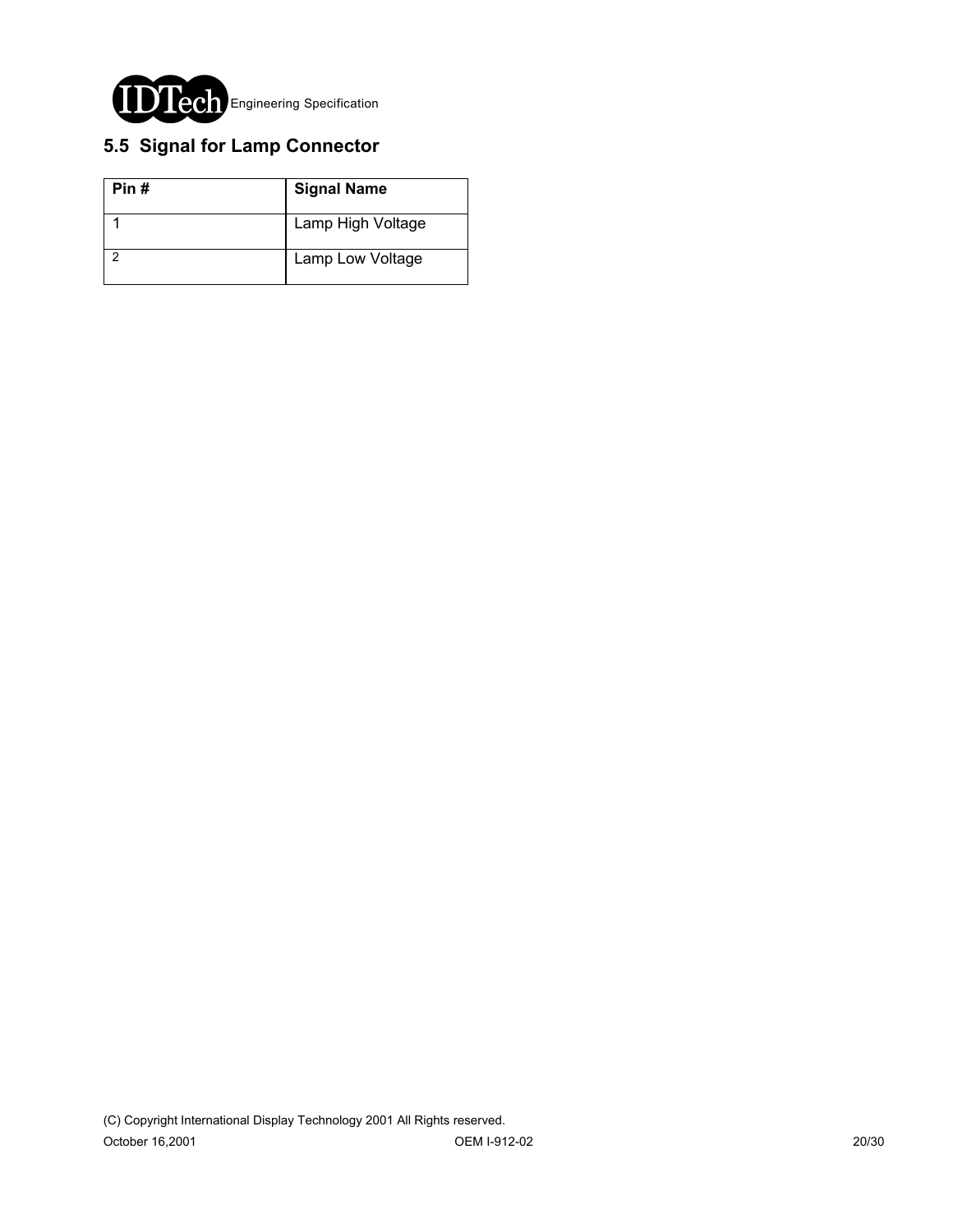

# **6.0 Pixel format image**

Following figure shows the relationship of the input signals and LCD pixel format image. Even and odd pair of RGB data are sampled at a time.

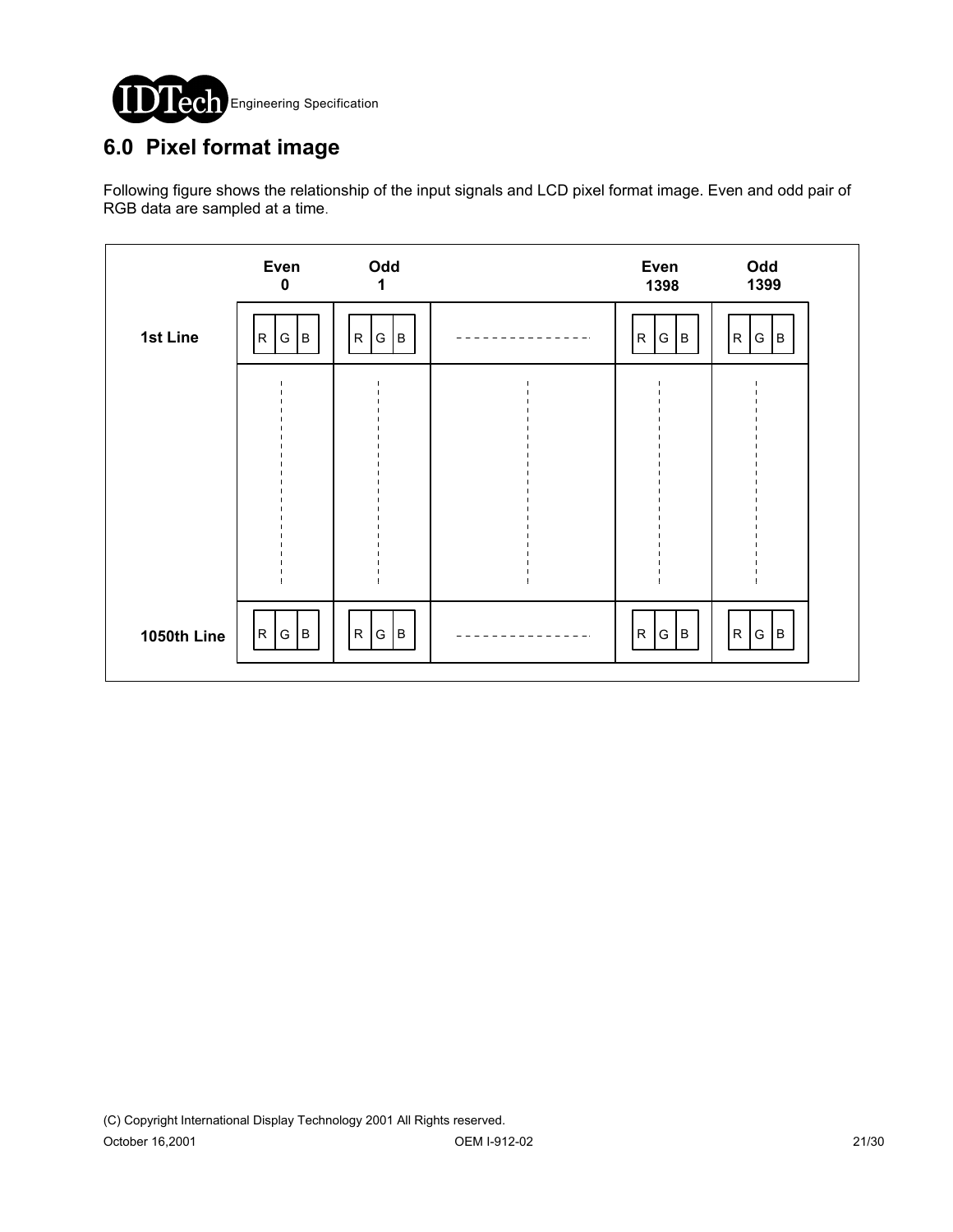

# **7.0 Parameter guide line for CFL Inverter**

| <b>PARAMETER</b>              | <b>MIN</b> | <b>DP-1</b>   | <b>MAX</b>               | <b>UNITS</b>      | <b>CONDITION</b>                             |
|-------------------------------|------------|---------------|--------------------------|-------------------|----------------------------------------------|
| White Luminance               |            | 200<br>(TBD)  | $\overline{\phantom{a}}$ | cd/m <sup>2</sup> | $(Ta=25 deg.C)$                              |
| CFL current(ICFL)             | 3.0        | 7.65<br>(TBD) | 8.0                      | mArms             | $(Ta=25 \deg.C)$                             |
| CFL Frequency(FCFL)           | 40         |               | 60                       | <b>KHz</b>        | $(Ta=25 \deg.C)$<br>Note 1                   |
| CFL Ignition Voltage(Vs)      | 1,500      |               |                          | Vrms              | $(Ta= 0 deg.C)$<br>Note <sub>3</sub>         |
| CFL Voltage (Reference)(VCFL) |            | 590           | $\overline{\phantom{a}}$ | Vrms              | $(Ta=25 \deg.C)$<br>Note 2                   |
| CFL Power consumption(PCFL)   |            | 4.5           | 5.0                      | W                 | $(Ta=25 \text{ deg.C})$<br>Note <sub>2</sub> |

**Note 1:** CFL discharge frequency should be carefully determined to avoid interference between inverter and TFT LCD.

**Note 2:** Calculated value for reference (ICFL x VCFL = PCFL).

- **Note 3:** CFL inverter should be able to give out a power that has a generating capacity of over 1,500 voltage. Lamp units need 1,500 voltage minimum for ignition.
- **Note 4:** DP-1(Design Point-1) is recommended Design Point.

\*1 All of characteristics listed are measured under the condition using the Test inverter.

- \*2 In case of using an inverter other than listed, it is recommended to check the inverter carefully. Sometimes, interfering noise stripes appear on the screen, and substandard luminance or flicker at low power may happen.
- \*3 In designing an inverter, it is suggested to check safety circuit very carefully. Impedance of CFL, for instance, becomes more than 1 [M ohm] when CFL is damaged.
- \*4 Generally, CFL has some amount of delay time after applying kick-off voltage. It is recommended to keep on applying kick-off voltage for 1 [Sec] until discharge.
- \*5 Reducing CFL current increases CFL discharge voltage and generally increases CFL discharge frequency. So all the parameters of an inverter should be carefully designed so as not to produce too much leakage current from high-voltage output of the inverter.
- \*6 It should be employed the inverter which has 'Duty Dimming', if ICFL is less than 4[mA].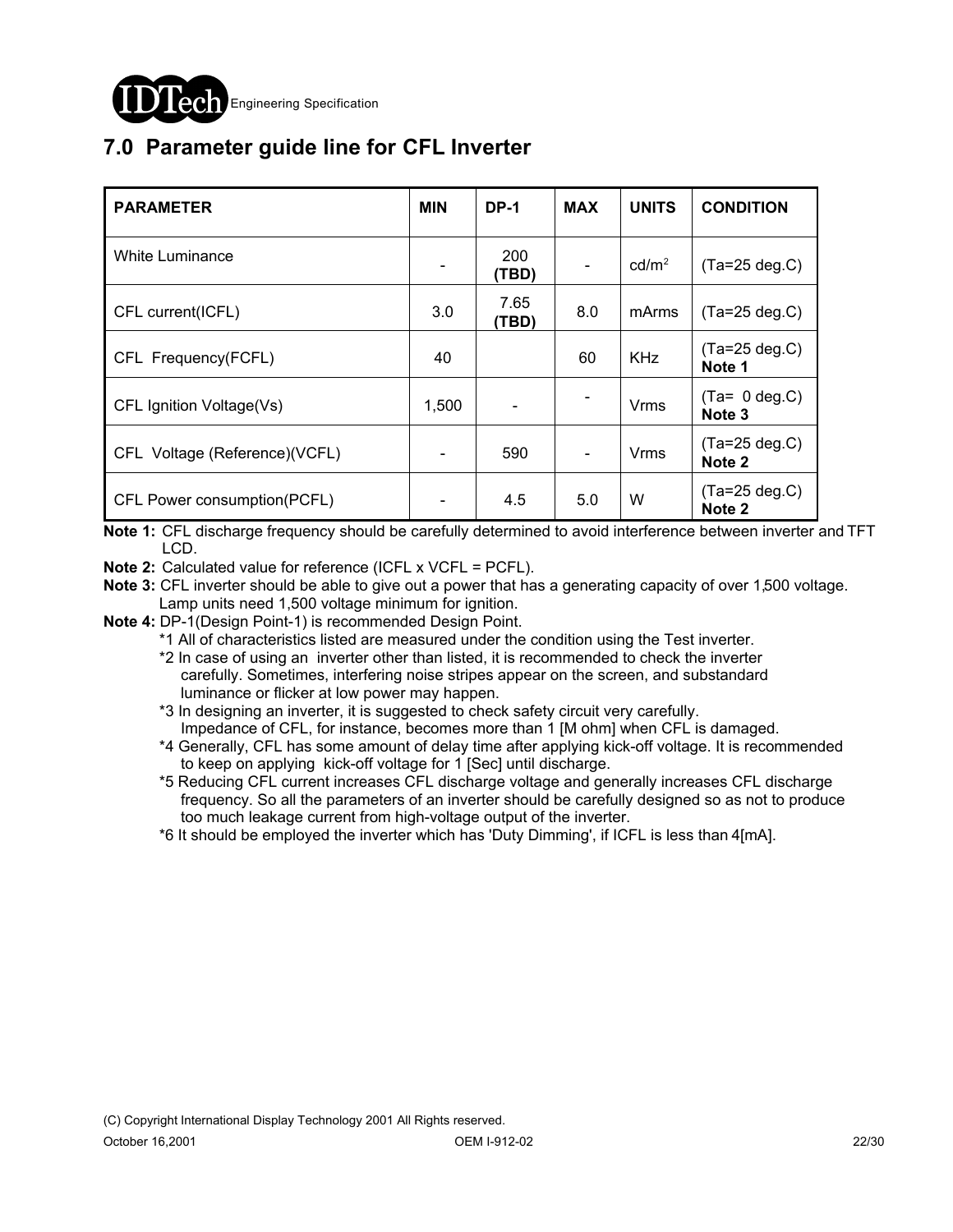

The following chart is Luminance versus Lamp Power for your reference.

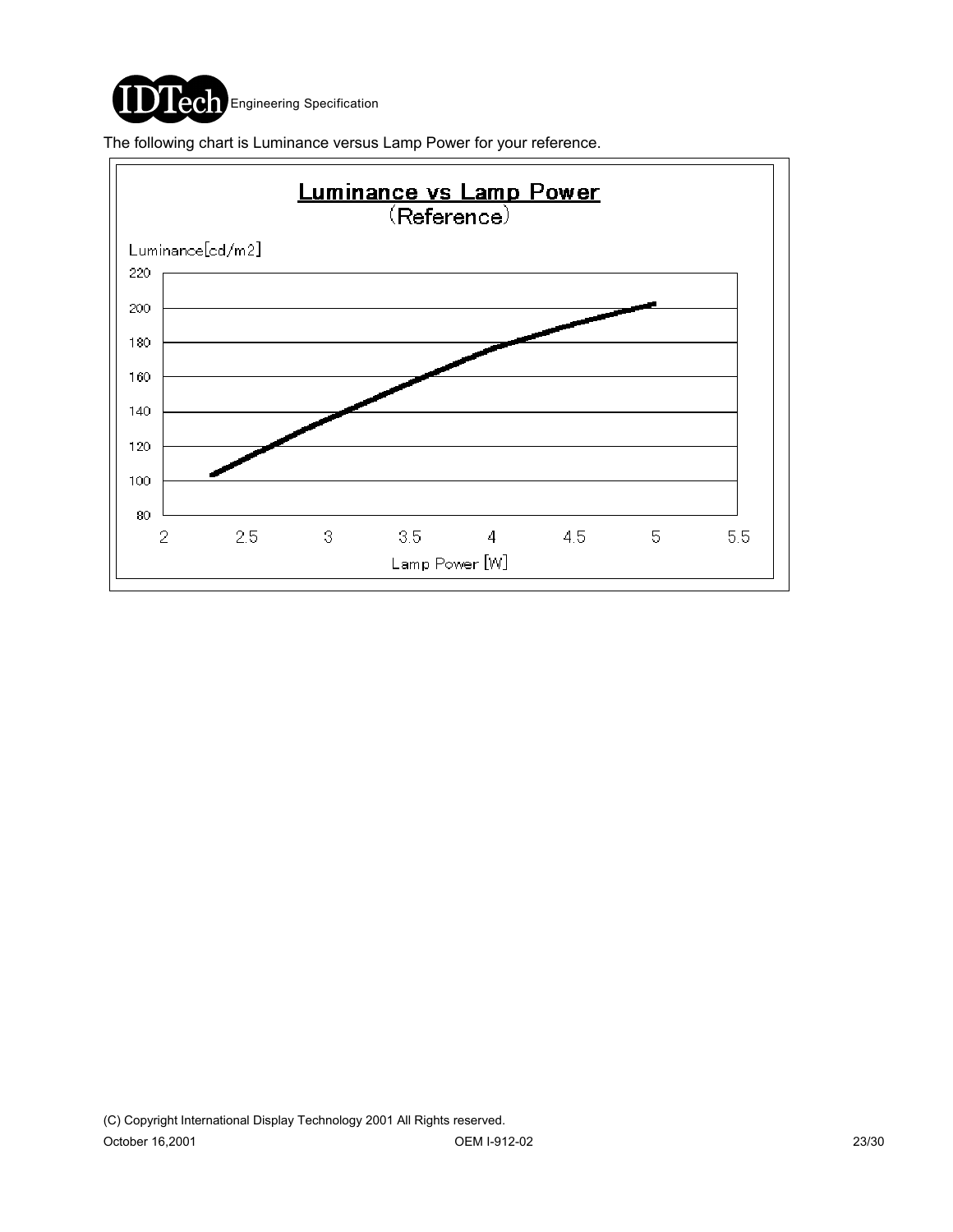

## **8.0 Interface Timings**

Basically, interface timings described here is not actual input timing of LCD module but output timing of SN75LVDS86(Texas Instruments) or equivalent.

### **8.1 Timing Characteristics**

| Signal       | $1.1.1.1.1.1$ or $2.1.2.1.0.1.0.0.00$ (0.0.1.1.4)<br>Item | Symbol     | MIN.  | TYP.  | MAX.                         | Unit                                                                                                                                                                                                                                                                            |
|--------------|-----------------------------------------------------------|------------|-------|-------|------------------------------|---------------------------------------------------------------------------------------------------------------------------------------------------------------------------------------------------------------------------------------------------------------------------------|
| <b>DTCLK</b> | Freqency                                                  | Fdck       | 51    | 54    | 57                           | [MHz]                                                                                                                                                                                                                                                                           |
|              |                                                           | <b>Tck</b> |       | 18.5  |                              | [ns]                                                                                                                                                                                                                                                                            |
| +V-Sync      | <b>Frame Rate</b>                                         | Fv         |       | 60    |                              | $[Hz] % \includegraphics[width=0.9\columnwidth]{figures/fig_2b} \caption{The average number of parameters of the parameter $\gamma$ (top) and the number of parameters of the parameter $z$ (bottom). The number of parameters $z$ (bottom) and $z$ (bottom).} \label{fig:1} %$ |
|              |                                                           | Tv         |       | 16.67 |                              | [ms]                                                                                                                                                                                                                                                                            |
|              |                                                           | <b>Nv</b>  | 1058  | 1066  | 2046                         | [lines]                                                                                                                                                                                                                                                                         |
|              | <b>V-Active Level</b>                                     | Tva        | 15.63 | 46.89 | 969.06                       | [usec]                                                                                                                                                                                                                                                                          |
|              |                                                           | Nva        | 1     | 3     | 62                           | [lines]                                                                                                                                                                                                                                                                         |
|              | V-Back Porch                                              | <b>Nvb</b> | $\,6$ | 12    | 125                          | [lines]                                                                                                                                                                                                                                                                         |
|              | V-Front Porch                                             | Nvf        | 1     | 1     |                              | [lines]                                                                                                                                                                                                                                                                         |
| +DSPTMG      | V-Line                                                    | m          |       | 1050  |                              | [lines]                                                                                                                                                                                                                                                                         |
| +H-Sync      | Scan Rate                                                 | Fh         |       | 63.98 | $\qquad \qquad \blacksquare$ | [KHz]                                                                                                                                                                                                                                                                           |
|              |                                                           | <b>Th</b>  |       | 15.63 |                              | [usec]                                                                                                                                                                                                                                                                          |
|              |                                                           | Nh         | 762   | 844   | 1023                         | [Tck]                                                                                                                                                                                                                                                                           |
|              | <b>H-Active Level</b>                                     | Tha        |       | 1.037 |                              | [usec]                                                                                                                                                                                                                                                                          |
|              |                                                           | Tha        | 8     | 56    | 250                          | [Tck]                                                                                                                                                                                                                                                                           |
|              | H-Back Porch                                              | Thb        | 26    | 64    | 300                          | [Tck]                                                                                                                                                                                                                                                                           |
|              | <b>H-Front Porch</b>                                      | Thf        | 8     | 24    |                              | [Tck]                                                                                                                                                                                                                                                                           |
| +DSPTMG      | Display                                                   | Thd        |       | 12.96 |                              | [usec]                                                                                                                                                                                                                                                                          |
| +DATA        | Data Even/Odd                                             | n          |       | 1400  |                              | [dots]                                                                                                                                                                                                                                                                          |

Timing Characteristics (60Hz)

Note : Positive Hsync polarity is recommended. Only positive Vsync is acceptable.

 When there are invalid timing, Display appears black pattern. Synchronous Signal Defects and enter Auto Refresh for LCD Module protection Mode.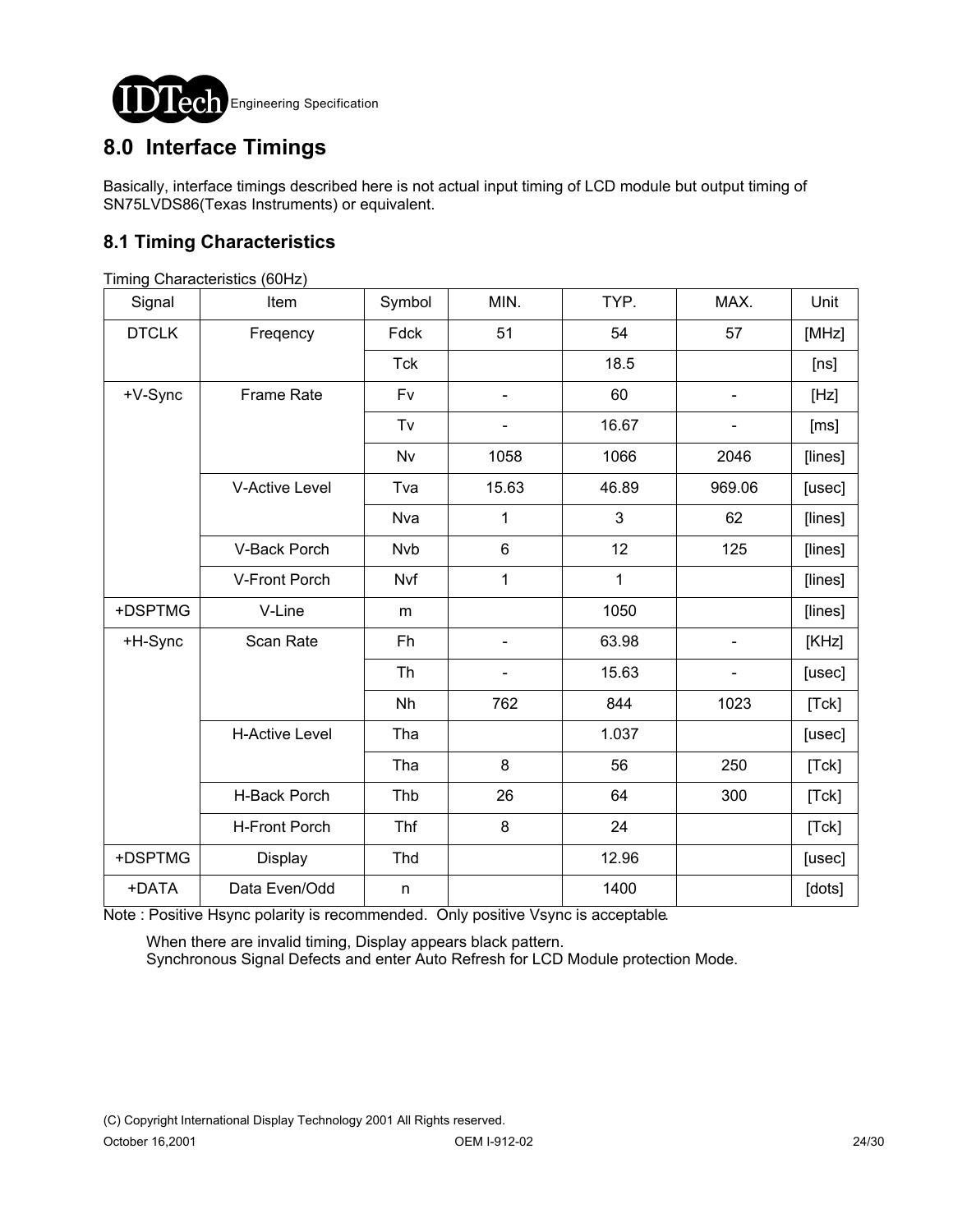

### **8.2 Timing Definition**

#### **Vertical Timing**

(60Hz)

| Support mode               | Tvblk<br>Vertical<br><b>Blanking</b> | m<br><b>Active Field</b> | <b>Tvf VSYNC</b><br><b>Front Porch</b> | Tv.Nv<br>Frame<br>Time | ™a<br><b>VSYNC</b><br>Width | Tyb<br><b>VSYNC</b><br><b>Back Porch</b> |
|----------------------------|--------------------------------------|--------------------------|----------------------------------------|------------------------|-----------------------------|------------------------------------------|
| 1400 x 1050 at 60Hz        | $0.250$ ms                           | 16.411 ms                | $0.016$ ms                             | 16.661 ms              | $0.047$ ms                  | 0.188 ms                                 |
| (H line rate : $15.63$ us) | $(16$ lines)                         | (1050 lines)             | line)                                  | (1066 lines)           | $(3$ lines)                 | $(12$ lines)                             |



#### **Horizontal Timing**

(60Hz)

| Support mode                                           | Thblk<br>Horizontal<br><b>Blanking</b> | Thd<br><b>Active Field</b> | Thf<br><b>HSYNC</b><br><b>Front Porch</b> | Th.Nh<br>H Line<br>Time  | Tha<br><b>HSYNC</b><br>Width | Thb<br><b>HSYNC</b><br><b>Back Porch</b> |
|--------------------------------------------------------|----------------------------------------|----------------------------|-------------------------------------------|--------------------------|------------------------------|------------------------------------------|
| 1400 x 1050<br>Dotclock: 108.000<br>MHz (54.000MHz x2) | 2.667 us<br>$(288$ dots)               | 12.963 us<br>(1400 dots)   | $0.444$ us<br>$(48$ dots)                 | 15.630 us<br>(1688 dots) | 1.037 us<br>$(112$ dots)     | 1.185 us<br>$(128$ dots)                 |

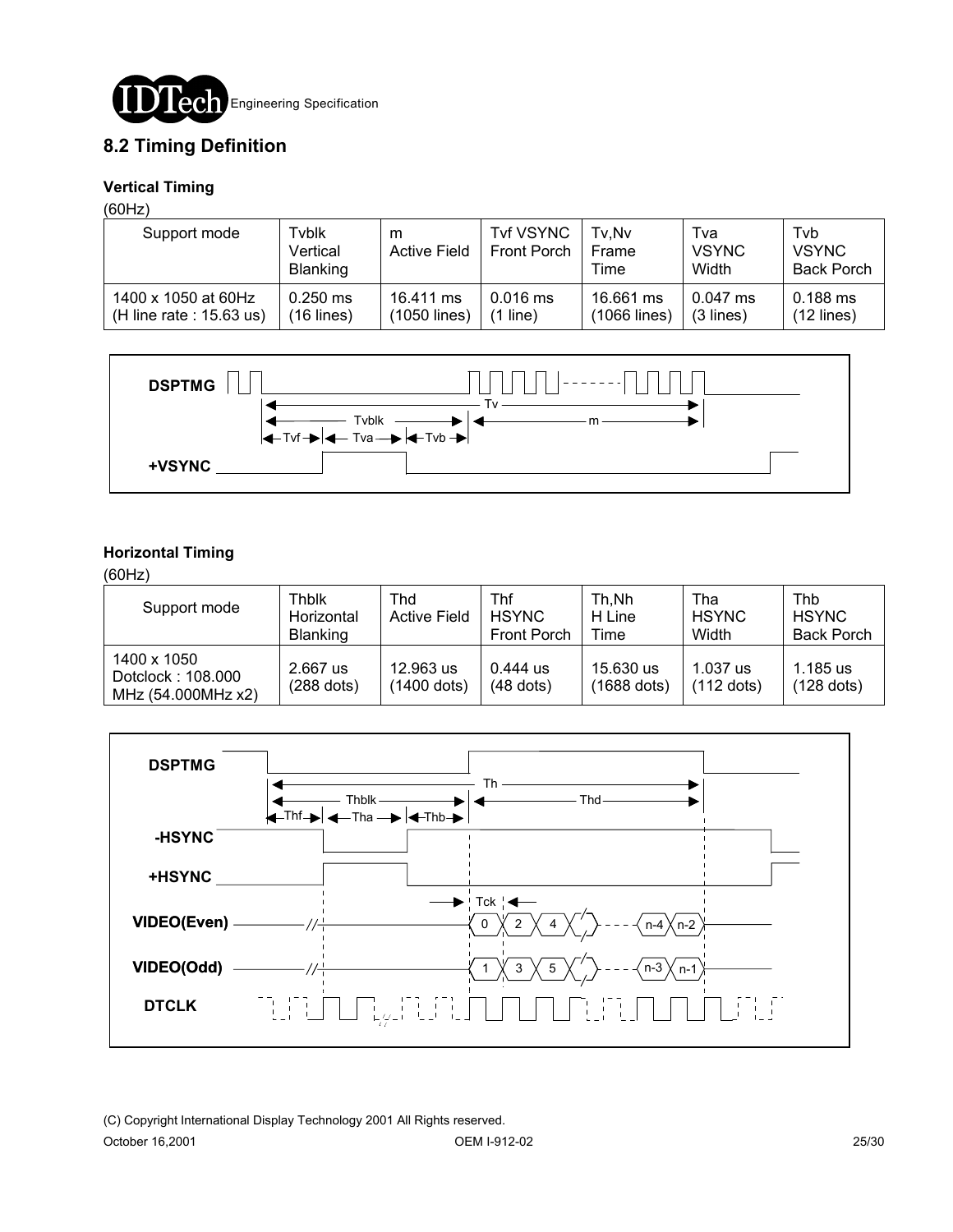

## **9.0 Power Consumption**

Input power specifications are as follows;

| <b>SYMBOL</b> | <b>PARAMETER</b>                            | Min | <b>Typ</b>   | Max           | <b>UNITS</b> | <b>CONDITION</b>                   |
|---------------|---------------------------------------------|-----|--------------|---------------|--------------|------------------------------------|
| <b>VDD</b>    | Logic/LCD Drive<br>Voltage                  | 3.0 | 3.3          | 3.6           | [V]          | Load Capacitance<br>50 uF          |
| <b>PDD</b>    | <b>VDD Power</b>                            |     |              | 3.0<br>(TBD)  | [W]          | MAX. Pattern.<br>VDD=3.6[V]        |
| <b>PDD</b>    | <b>VDD Power</b>                            |     | 1.8<br>(TBD) | 2.7<br>(TBD)  | [W]          | All White Pattern,<br>$VDD=3.3[V]$ |
| <b>IDD</b>    | <b>VDD Current</b>                          |     |              | 1000<br>(TBD) | [MA]         | MAX Pattern,<br>VDD=3.0[V]         |
| <b>IDD</b>    | <b>VDD Current</b>                          |     | 550          |               | [MA]         | All White Pattern,<br>$VDD=3.3[V]$ |
| VDDrp         | Allowable Logic/LCD<br>Drive Ripple Voltage |     |              | 100           | $[mVp-p]$    |                                    |
| <b>VDDns</b>  | Allowable Logic/LCD<br>Drive Ripple Noise   |     |              | 100           | $[mVp-p]$    |                                    |

MAX. Pattern : 2dot Vertical pixel Stripe.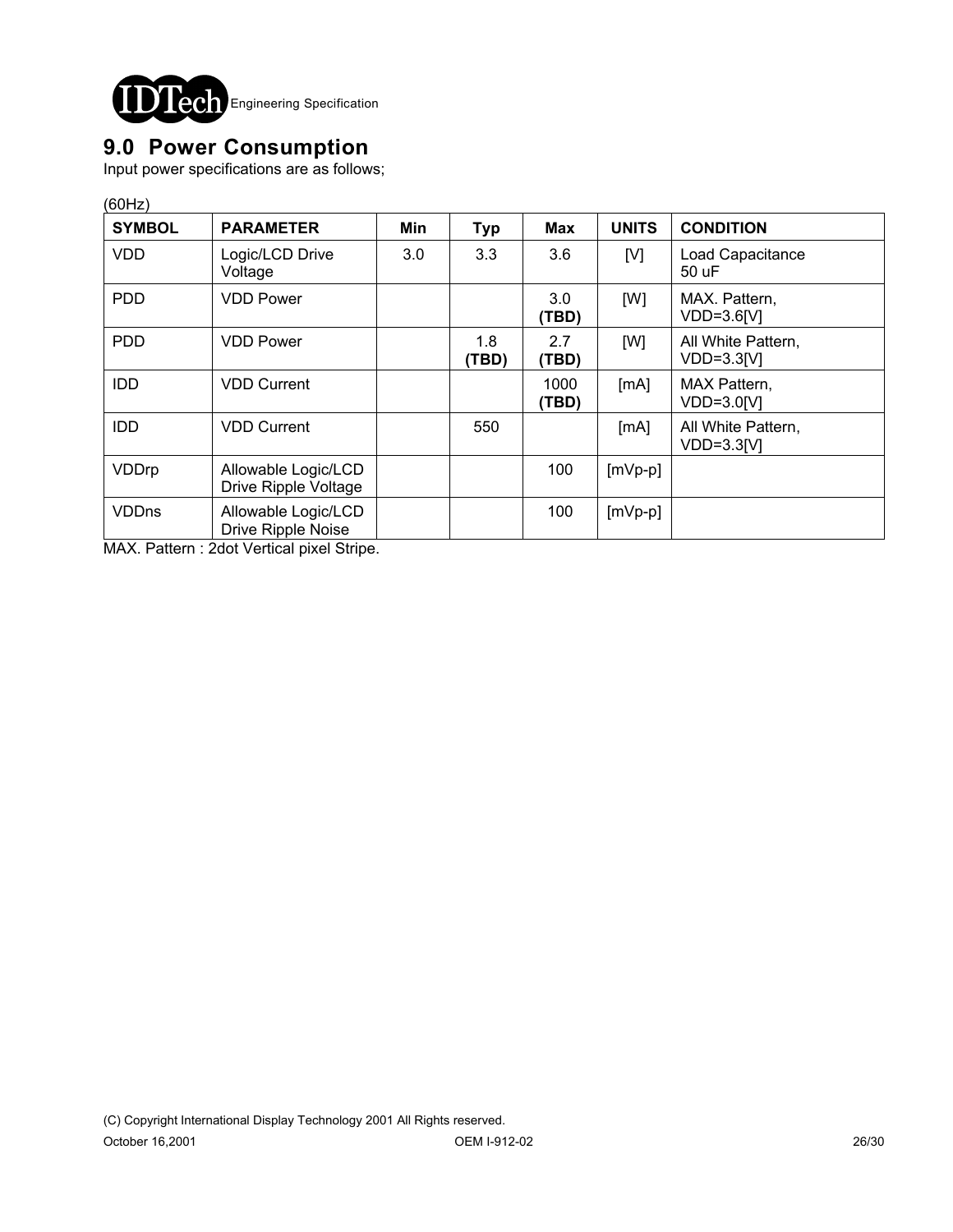

# **10.0 Power ON/OFF Sequence**

VDD power and lamp on/off sequence is as follows. Interface signals are also shown in the chart. Signals from any system shall be Hi-Z state or low level when VDD is off .

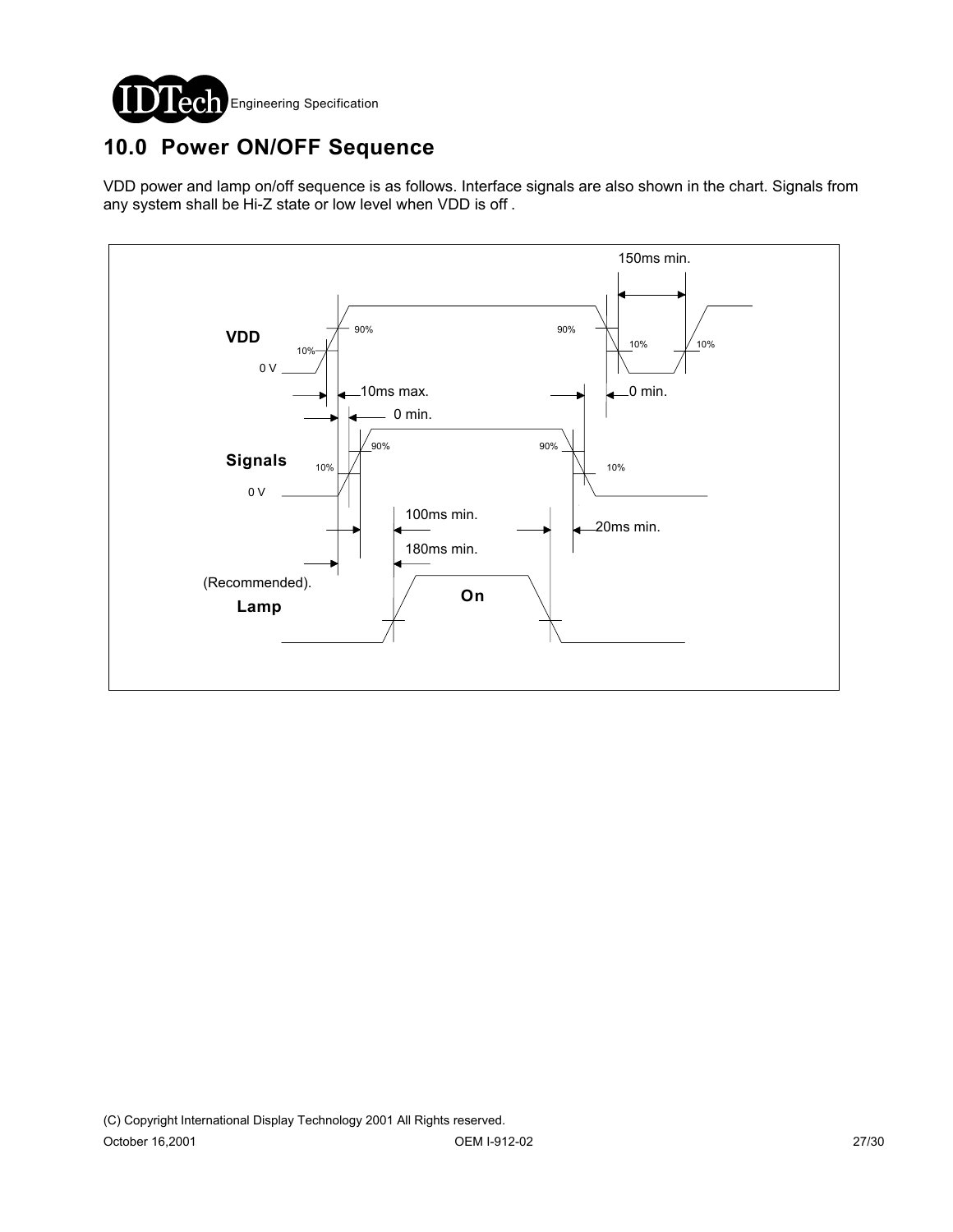

**11.0 Mechanical Characteristics**

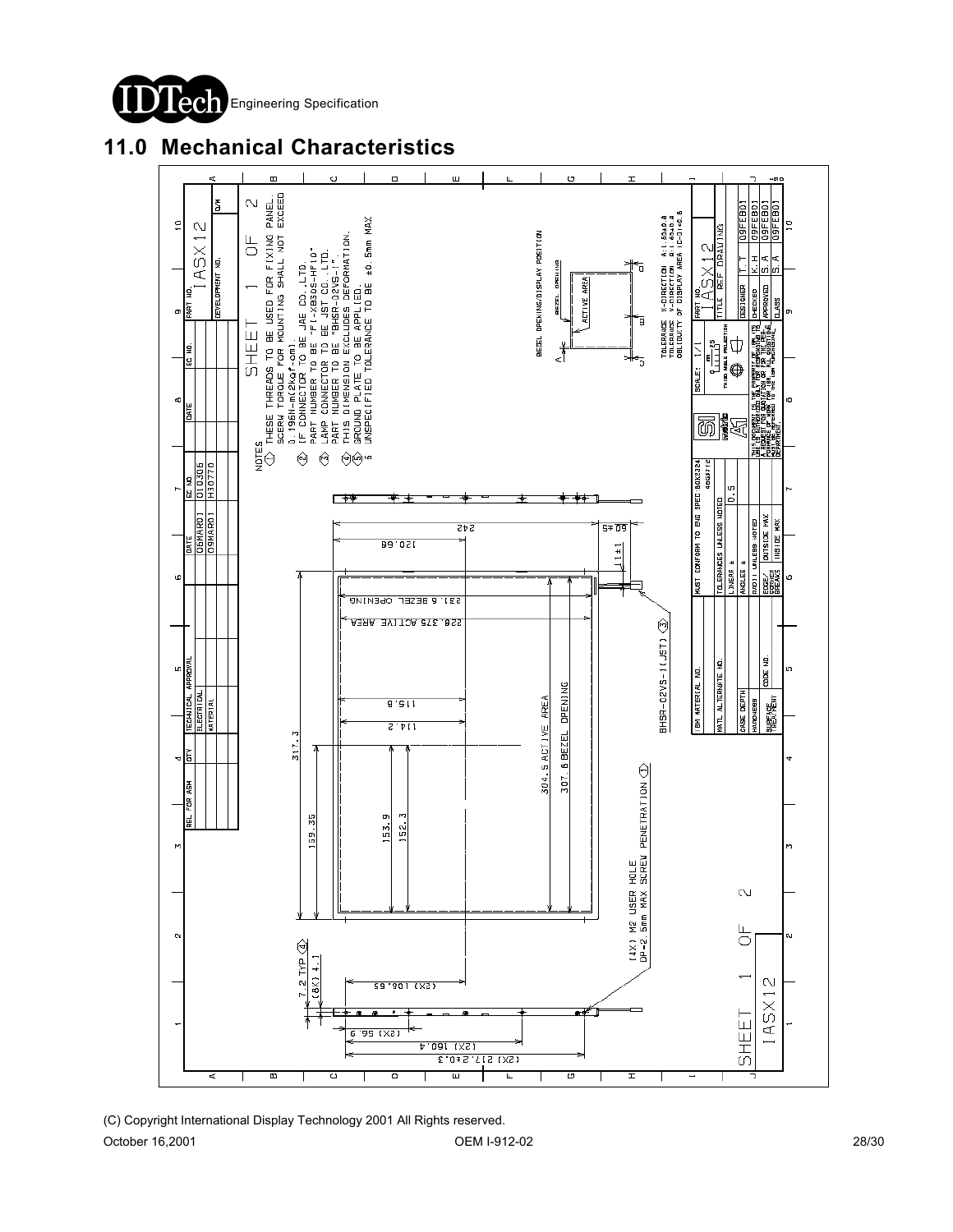



(C) Copyright International Display Technology 2001 All Rights reserved. October 16,2001 29/30